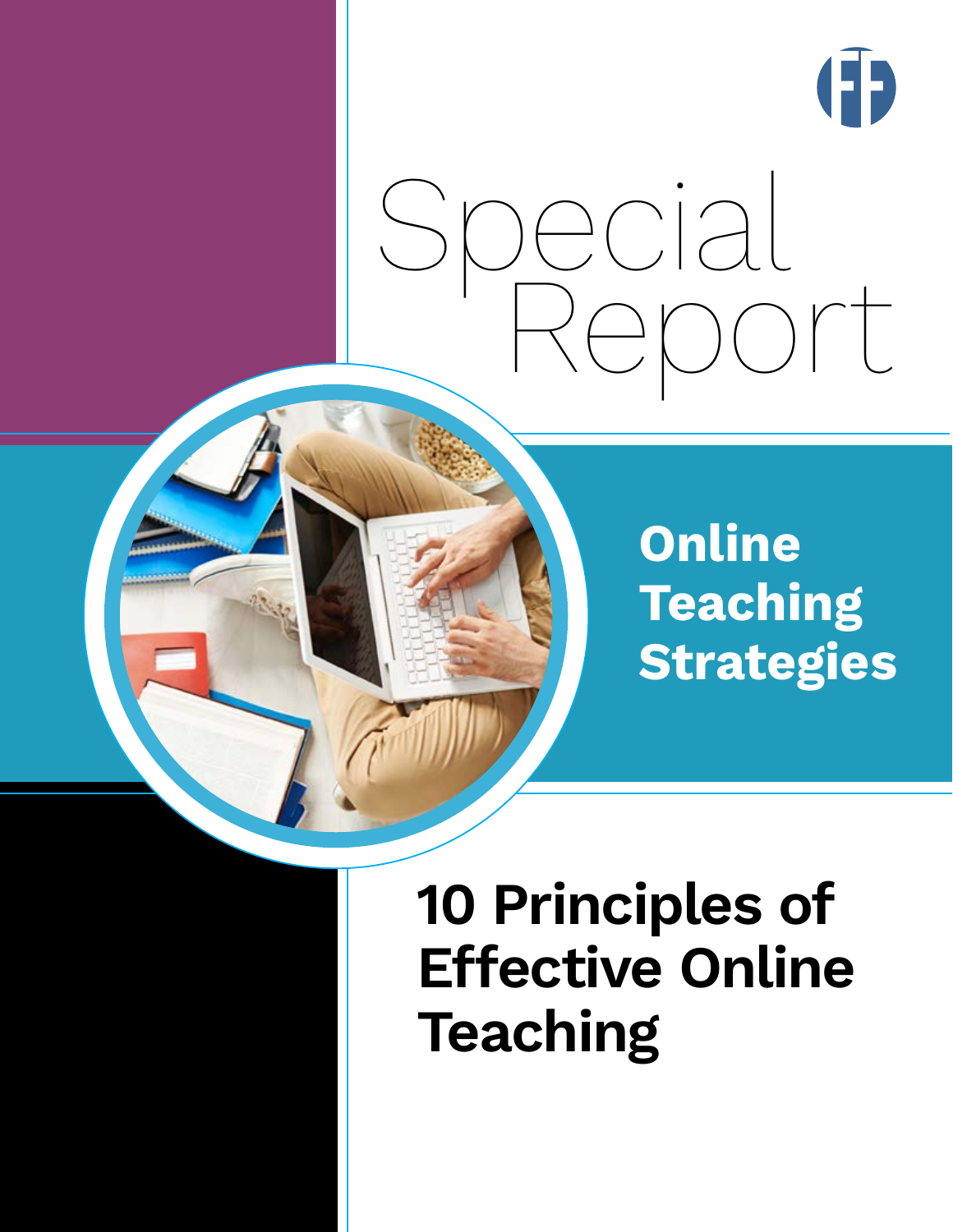

**[03](#page-2-0) [7 Strategies to Promote](#page-2-0)  [Community in Online](#page-2-0)** 

**[05](#page-4-0) Tips from the Pros:**<br> **05 Retrieval Practice in**<br> **Online Teaching [Retrieval Practice in](#page-4-0)** 

- 
- **[08](#page-7-0) Designing Effective**<br> **Courses [Team Projects in Online](#page-7-0)**

**[10](#page-9-0)** Tips You May Not Ha<br>Heard **[Tips You May Not Have](#page-9-0)  [Heard](#page-9-0) [20](#page-19-0)**

**[12](#page-11-0) 12 12 [What We Can Learn from](#page-11-0) <u>Community in Online</u>**<br> **12 12 <u>Unsuccessful Online</u><br> [Classes](#page-2-0) [Unsuccessful Online](#page-11-0)  [Students](#page-11-0)**

- **[Online Teaching](#page-4-0) [14](#page-13-0) [What do Students](#page-13-0)  [Really Want from Online](#page-13-0)  [Instructors?](#page-13-0)**
- **[16](#page-15-0) The Art and Science**<br> **16 [Teaching Persona](#page-6-0) 16 The Art and Science of Successful Online [of Successful Online](#page-15-0)  [Discussions](#page-15-0)**
	- **Designing Effective**<br> **[18](#page-17-0) Using Bridge Questions**<br> **[Courses](#page-7-0)**<br> **Courses**<br> **Content Online [to Teach Technical](#page-17-0)  [Content Online](#page-17-0)**
		- **[A Mini Guide for Fixing](#page-19-0)  [Anything that Can Go](#page-19-0)  [Wrong in the Online](#page-19-0)  [Classroom](#page-19-0)**

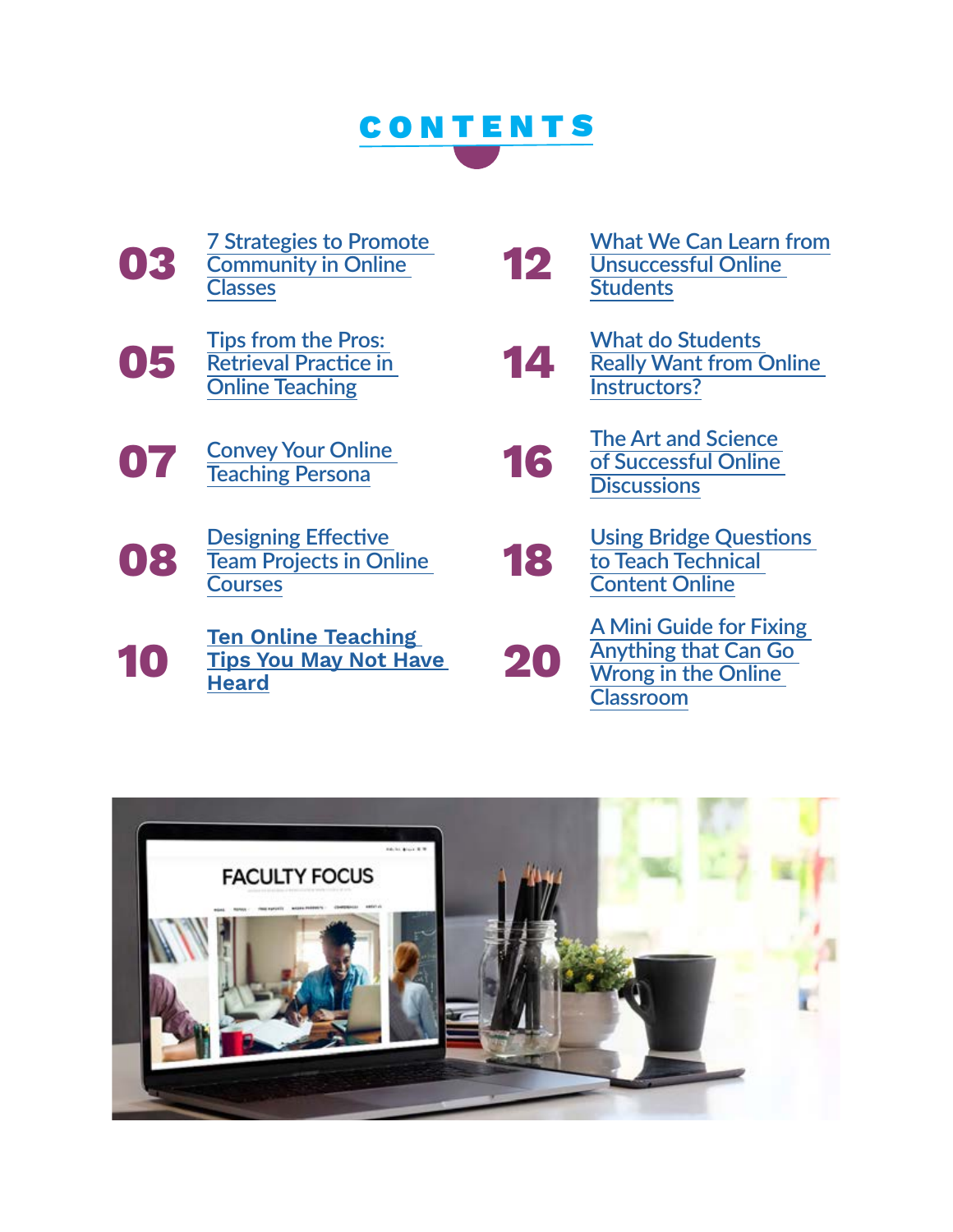# <span id="page-2-0"></span>Seven Strategies to Promote Community in Online Courses

#### **Brian Udermann, PhD**

Ver the years, I've had the pleasure of<br>working with approximately 300 facult<br>who have developed and taught their is<br>colline source. One of the senserns I frequently working with approximately 300 faculty who have developed and taught their first online course. One of the concerns I frequently hear from instructors considering teaching online is that they will lose the interaction and sense of community they have with their students when they teach face-to-face. That doesn't have to be the case; many online instructors successfully create a sense of community in their courses. There are a variety of definitions of community. Most include wording or phrases such as "having something in common," "feelings of being connected," "shared goals or aspirations," and "regular interaction." This article will explore seven strategies faculty can use to promote and increase community in the online environment.

#### **1. You serve as the role model.**

If instructors are wanting to promote community in their online courses one way to encourage that is modeling the behavior they would like to see in their students. This can start with a warm and enthusiastic welcome message. It can include responding to student questions promptly and respectfully. And, it can include the instructor sharing personal information about themselves so students have the chance to go beyond seeing their instructor as a content expert teaching the class and view them as a real person they can get to know and relate to. Additionally, if developing a sense of community is a goal for instructors, it is helpful if they let students know

that it is. Sometimes instructors get frustrated that students aren't meeting their expectations, when in reality, students might not be clear on what those expectations are.

#### **2. Let students get to know you and each other.**

One-way instructors can start to develop community early in a course is to use introduction or icebreaker activities. Having an introduction or icebreaker can set the tone for students engaging and interacting with one another and encourage social interactions right out of the gate. Many instructors use introductions, but they are sometimes repetitive and mundane, asking students to share things like their name, year in school, and their major. Consider jazzing up these early interactions by having students share their previous experience (or lack thereof) with course content, what they are looking forward to learning in the class, or a bit of personal information. I've used icebreakers for courses in the past where I would have students search out misconceptions or mistruths about content that would be covered in the class. That was a nice way to expose students to topics they would be delving into over the upcoming months.

#### **3. Create a safe course environment.**

Creating an online course environment in which students feel safe can have many benefits. It can help students be more engaged with their peers and instructor, it can lead to students being more open with their beliefs and values, and it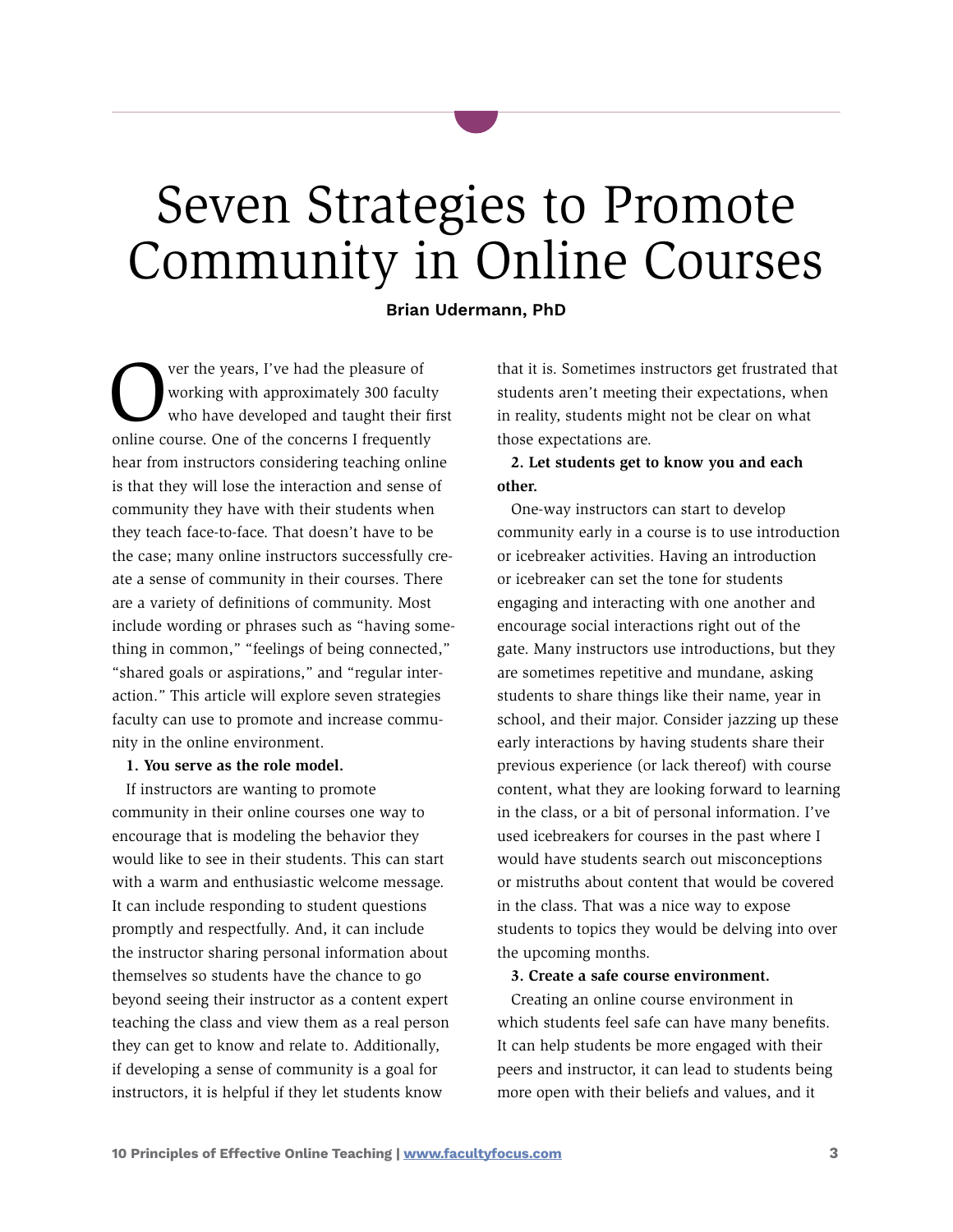can provide a valuable lesson on how to have productive and respectful interactions with others who might hold opposing viewpoints. A safe course environment doesn't mean there won't be disagreements or differences of opinion, but it does mean that students will treat each other with respect if they do arise. Most online instructors share a set of course rules or expectations (netiquette) that governs behavior in the online classroom, and some instructors even have their students help create those expectations. Dealing with disruptive behavior (e.g., an inappropriate comment from a student) immediately is another way instructors can help ensure a safe learning environment.



#### **4. Survey student interests.**

Student interest surveys, sometimes called student interest inventories, can be used in online courses to promote relationship building and community. Questions on these surveys can elicit personal information (e.g., what hobbies or activities do you enjoy?), school related information (e.g., do you enjoy working in groups? why or why not?), and future goals and aspirations (e.g., where do you see yourself in five years?). Questions could even be related to what students might want to see covered in a course and could result in instructors altering their curriculum. This might help students feel more engaged and give

them a sense of ownership in a course. Survey results could be used to place students in groups for collaborative work or projects. And, knowing more about their students (e.g., what type of music they listen to, academic challenges they might have) could help instructors better interact and relate to them.

### **5. Build in opportunities for student to share their knowledge and experiences.**

I've had the pleasure of working in higher education for more than twenty years now and believe this idea of building opportunities into courses for students to share their past experiences is greatly underutilized. I realized how powerful this could be when I was teaching an online health course about 10 years ago and learned a young lady in the class was going to go to Florida (she lived in Wisconsin) the next week to participate in a powerlifting national championship. It ended up she took first! The week after she won, we happened to be in a unit on muscular fitness and resistance training and I asked if she would share her knowledge on the topic through a discussion forum. She was excited and thrilled to do so and her expertise likely exceeded mine. Students come into our courses with a plethora of experiences, from their families, jobs, military, work, prior schooling, etc. Utilize those past experiences for the benefit of everyone in the class.

#### **6. Create social opportunities for students.**

In addition to having an introduction or icebreaker activity (covered in #2 above) building in opportunities for online students to interact socially can help promote a sense of community in class. One-way instructors do this is to have a discussion forum dedicated to personal interactions. Sometimes these forums or spaces are titled "Student Lounge," "Student Cafe," or "The Water Cooler" where students can interact and discuss non-course related topics. Topics could range from the weather to who won the big game the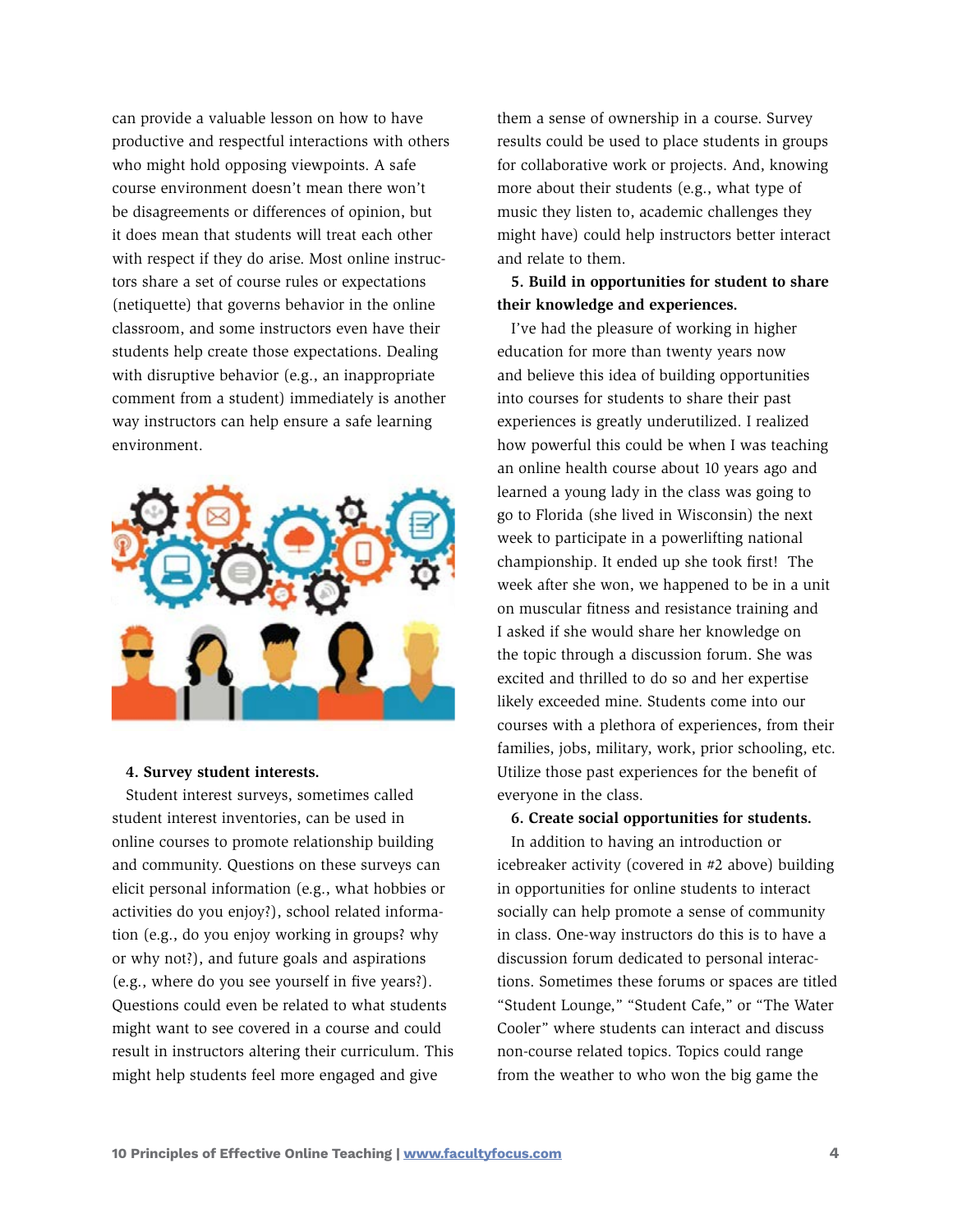<span id="page-4-0"></span>night before to interesting current local, state, national, or global events. Some online instructors use social media groups such as Facebook, Twitter, or LinkedIn in their courses to encourage social interactions among students. Some online programs even go so far as to add all program alumni to these groups so current students can interact with prior students who are often out working in the discipline.

### **7. Build in multiple avenues for interaction and engagement.**

If an instructor wishes to develop a sense of community in an online course, they will likely be more successful if they create a variety of opportunities for this to occur. These opportuni-

ties can be purposefully designed and integrated into the curriculum as an instructor is developing a class. In addition to some of the things already mentioned in this article (e.g., having an introduction or icebreaker activity, creating social spaces for students) other ways instructors can build in student-to-student interaction in a class might include online discussion forums, peer-review activities, collaborative work, and video conferencing. Also, these interactive opportunities could be spaced evenly throughout a course, so for example, if a student is taking a 15-week online course there is some interaction occurring every couple of weeks instead of all happening in the first 2-3 weeks of class.

# Tips from the Pros: Retrieval Practice in Online Teaching

#### **Michelle D. Miller**

The of the best things about online education is the ease with which we can incorporate retrieval practice, also know ucation is the ease with which we can incorporate retrieval practice, also known as the testing effect, into our teaching. This is the well-established cognitive principle that attempting to get information out of memory, as we

do when we are taking a test, greatly increases the chances we'll be able to remember that information in the future. To take full advantage of this powerful effect, we need to adopt the somewhat counterintuitive idea that quizzes and tests

*done online.*

are parts of teaching and learning rather than something that happens after the teaching is done (Miller, 2011).

Systematic, repeated quizzing integrated into learning is hard to pull off in a face-to-face classroom, but it is easily done online. Brief quizzes can alternate with presentation of material and other types of learning activities

*Systematic, repeated quizzing integrated into learning is hard to pull off in a face-to-face classroom, but it is easily*  as frequently as the instructor desires.

Even when quizzes are used for grading, a fast, frequent quizzing style enabled by technology can be a powerful support for student success. One recent study found that

administering low-stakes tests several times per week using an online quizzing platform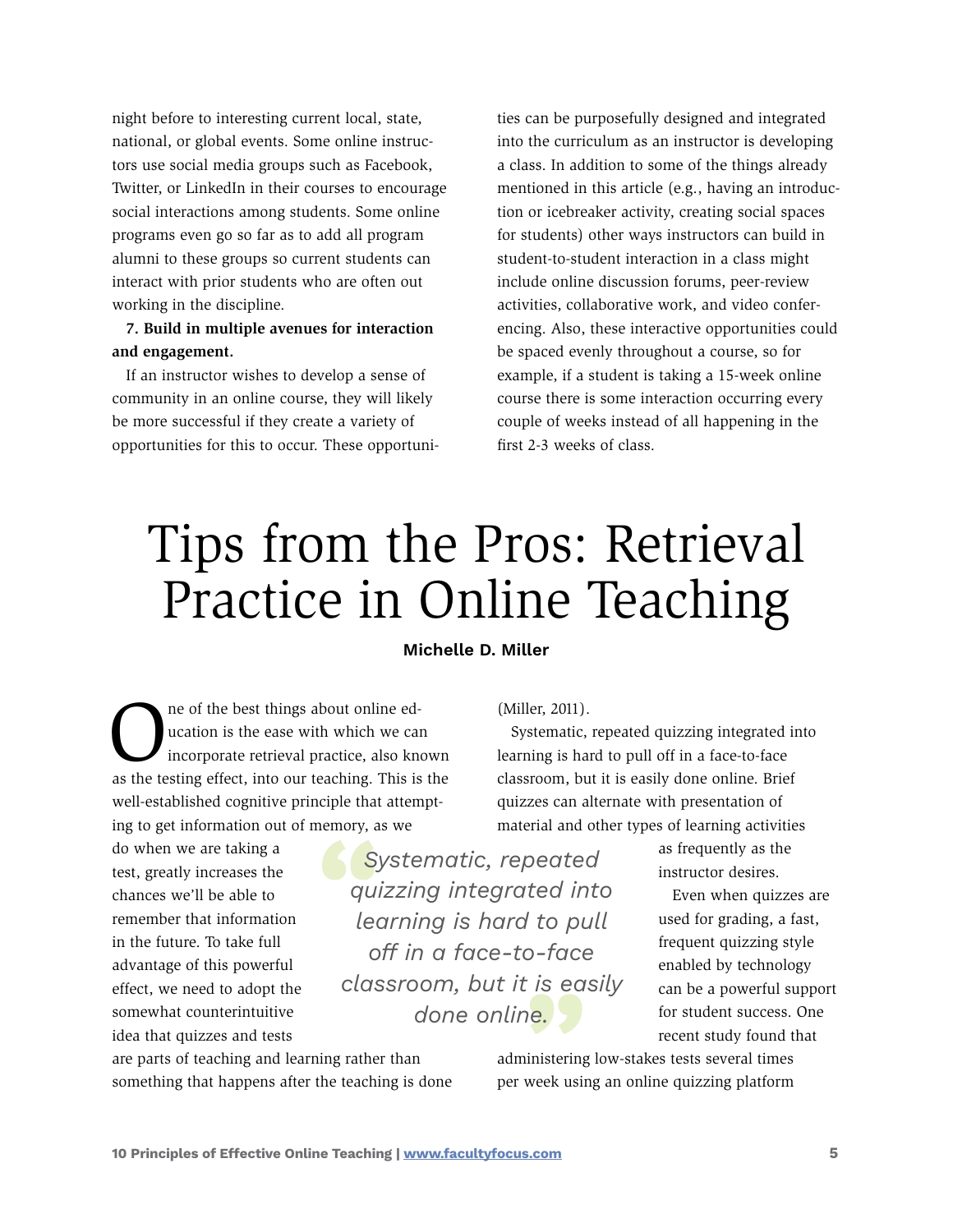improved learning and grades in an Introduction to Psychology course, a finding that is consistent with what we know about retrieval practice (Pennebaker, Gosling, Ferrell, Apfel, & Brzustiski, 2013).

The instructors in this project took advantage of an additional benefit of technology, the ability to personalize and modify quizzes across students. Questions that a given student answered wrong on one quiz would show up on a future one, encouraging students to do targeted review of material they didn't understand and further reinforcing learning for the hardest concepts. This kind of innovative, theory-driven application of technology for testing lets us use what we know about retrieval practice to help students learn more in less time.

Similar to the idea of getting students to spend more time retrieving and less time reviewing, there's the emphasis on practice that's well suited to fully online courses. A practice-oriented approach intentionally directs more student time toward applying information instead of watching presentation of content.

In mathematics, it's accepted practice to have problem sets coupled with on-demand help that keeps students moving forward in applying what they are supposed to be learning. However, we don't have to leave deliberate, guided practice as the sole province of math. In my online Building Memory Power course, students practice techniques for remembering different kinds of information by following along with a narrated demonstration, actually trying the techniques

with information I give them and then posting about what it was like to use the techniques. Rather than just reading about memory strategies, they try them and respond right away to report on the experience.

Immediate application is also easier with online teaching. At Northern Arizona University, my colleague Larry MacPhee teaches a fully online biology laboratory course, a challenging enterprise that has students doing hands-on activities with materials in their homes as well as fully online simulations. Just as in a traditional face-to-face biology laboratory course, these activities are intended to reinforce and illustrate the more abstract concepts being taught in the course. But in traditional face-to-face courses, lab activities and concepts tend to be widely separated in time and can come across as disjointed, separate experiences.

In an online course like MacPhee's, however, students can cycle from concept to activity and back again in a more immediate fashion. Within the structure of the online course, it's easy to backtrack to instructions and background as needed, and students don't have to wait for a lab meeting to apply concepts they've just read about. This leads to a more seamless integration of learning and doing, which in turn meshes with the mind's predisposition to take in what it needs when it needs it.

Retrieval practice, skills practice, and immediate application are three powerful ways to improve learning in an online course.

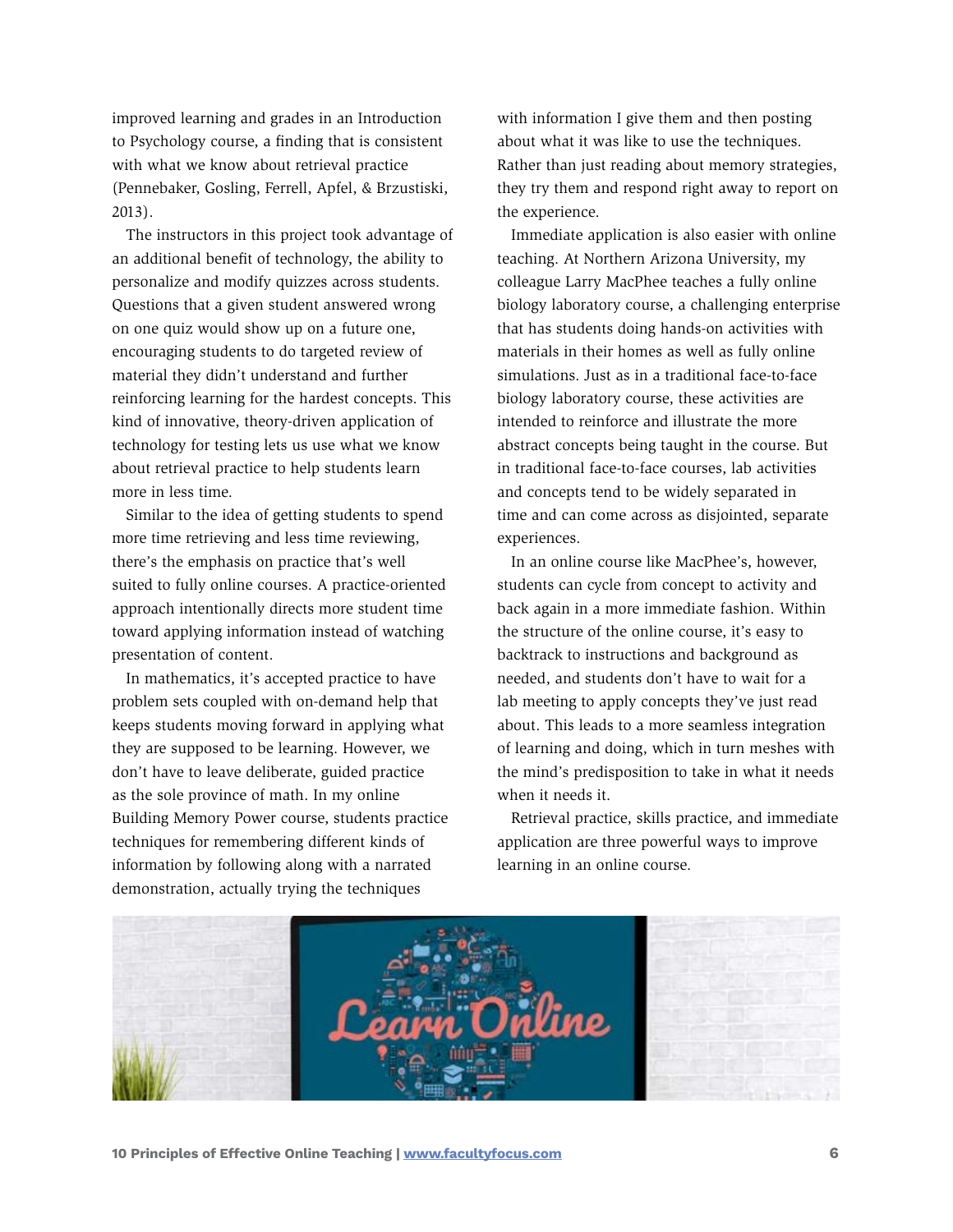# <span id="page-6-0"></span>Convey Your Online Teaching Persona

#### **Rob Kelly**

In order to effectively establish and maintain<br>an active learning community, the instructor<br>must establish his or her teaching persona ar<br>maintain it throughout the course, says Bill Philn order to effectively establish and maintain an active learning community, the instructor must establish his or her teaching persona and lips, an instructional designer at the University of Central Florida. Unlike in a face-to-face classroom, one's persona in the online classroom needs to be deliberately incorporated into course design.

"The rules are different online. The online professor has to make a sincere effort to deliver or present an online teaching persona. It may come in different ways. From the way the online professor responds—in writing—to the entire class or the single student. It may be in the way the online professor expresses humor using emoticons or simply words. It might be in videos that introduce each week or chapter in the course," Phillips says.

In Phillips' view, one's online teaching persona is so closely linked to course design that it is "difficult if at all possible" to establish one's persona in a course designed by somebody else. "Teaching style and online teaching persona go hand in hand. No one teaches exactly like another. Adding your persona to a course you did not develop is a challenge."

As for the tools he recommends for projecting one's online teaching persona, "The introductory e-mail prior to the start of the course is a great way to begin to project your persona. It also begins the process of 'swift trust' (defined by Myerson, Weick, and Kramer (1996) as "a concept relating to temporary teams, teams whose existence is formed around a clear purpose, common tasks within a finite life span.")

Using Web 2.0 tools and technologies also helps facilitate the persona. "I like to believe that synchronous and asynchronous video is the superior technology to deliver the online teaching" persona, Phillips says. "We are experimenting with different approaches to the introductory video … [and] of course, there are also tools like discussions, e-mail, synchronous and asynchronous meeting applications, and even audio in your PowerPoint presentations. Still photographs also carry a strong message. Adding a personal photograph to your course syllabus adds to the entire package."

Like other aspects of online instruction, it's important to determine what works and what doesn't work in one's courses in terms of instructional persona. "We don't recommend radical changes to online courses once you begin. That's going to create more turmoil. But it's important to be able to communicate with the students whether it is synchronous via chat or perhaps by using a survey instrument—to get at the heart of what's going on."

Reference

Meyerson, D., Weick, K., & Kramer, R. (1996). Swift trust and temporary groups. In R. M. Kramer & T. R. Tyler (Eds.), Trust in organizations: Frontiers of theory and research (pp. 166-195), Thousand Oaks, CA: Sage.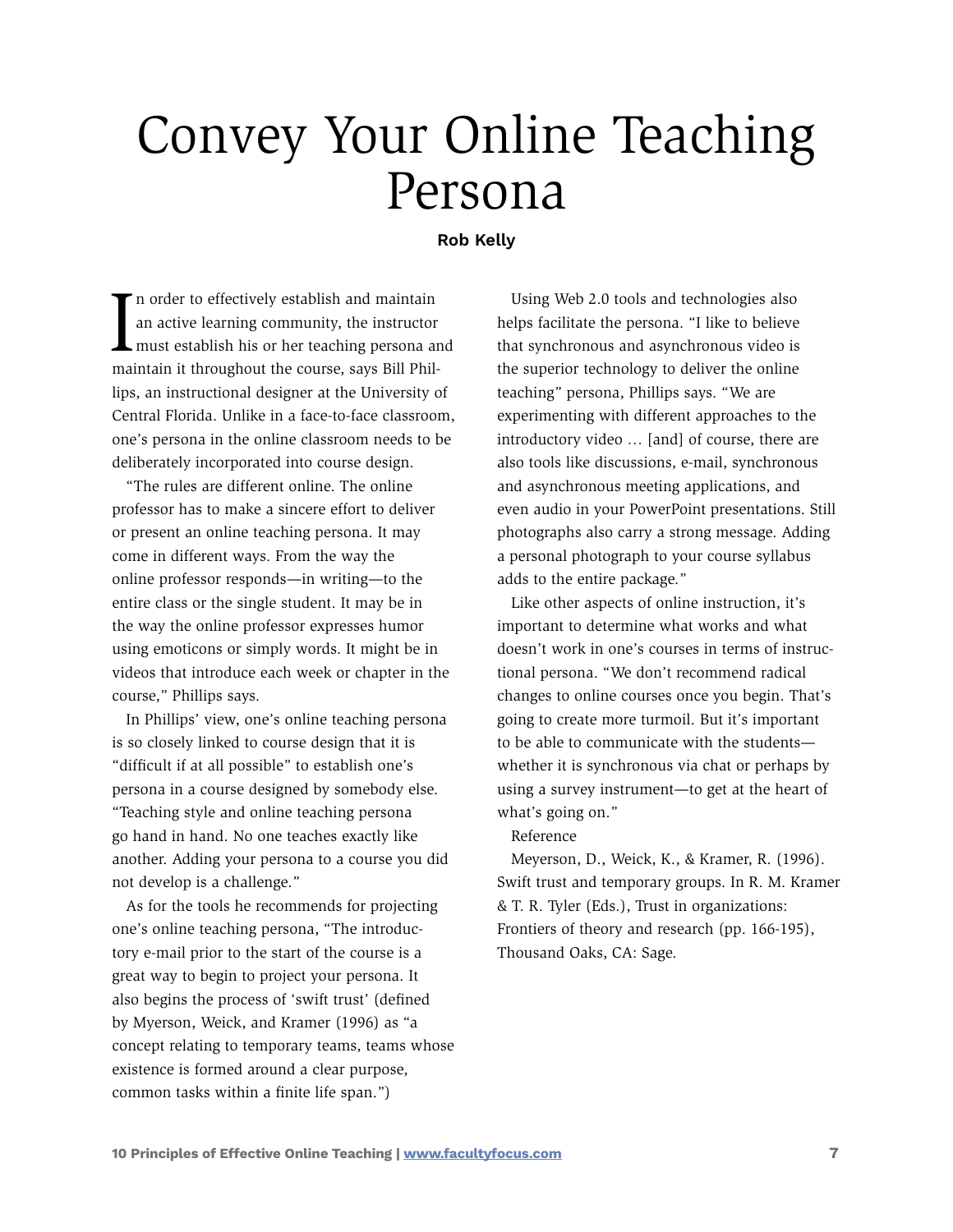# <span id="page-7-0"></span>Designing Effective Team Projects in Online Courses

### **Stephanie Smith Budhai, PhD**

articipating in team projects offers students the chance to develop interpersonal communication skills (Figueira & Leal, 2013), build relationships with classmates, and increase the level of collective competencies as each group member brings something different to the group. However, in the online environment where the majority of the work occurs asynchronously, students may resist having to work with others (Smith et al., 2011) on graded assignments. Students often say that they do not like group

other interactive course features. In a traditional class, you would see who the students are sitting next to and engaging with; do the same within the online class. Are there certain people who always respond to each other's discussion board responses? Have you noticed that some people work at the same organization? Get to know your students as much as possible within the online course and be very intentional in creating teams.

**Keep groups small and odd.** Every student is very busy with professional and personal

# **In the online environment where the majority of the work occurs asynchronously, students may resist having to work with others on graded assignments.**

work because they expect that they will have to contribute more than their teammates or that they will have difficulty scheduling times to meet with other group members. They also may be uneasy about being assigned an individual grade based on the work of the team.

After teaching fully online courses for the past five years, I offer seven best practices for teamwork in online courses:

**Intentionally create teams.** The best teams are formed when each member can bring something different to the group. Having three leaders may cause tension, as there would be no one willing to be led. At the same time, if there are no leaders present, it may be difficult for the group to form a vision for the project and get the work started. Get to know your online students and their preferences. This can come from a survey or preference inventory or through online discussion boards or

obligations, making scheduling to meet as a team difficult. One of the most attractive features of online courses for students is the ability to learn at times most convenient for the individual, without the requirement of being in class at certain times and days each week. The larger the teams, the more complicated scheduling can be. Teams, particularly in online courses where there are no regularly scheduled meetings, should be capped at approximately three students. Having an odd number also eliminates the potential of groups being split when forced to make a decision. I encourage teams to come to a unanimous decision, but this may not always be possible. Having an odd number guarantees that there will always be a majority in the event of a team vote. There will be times when, because of the overall number of students in the class, one group may need to consist of more than three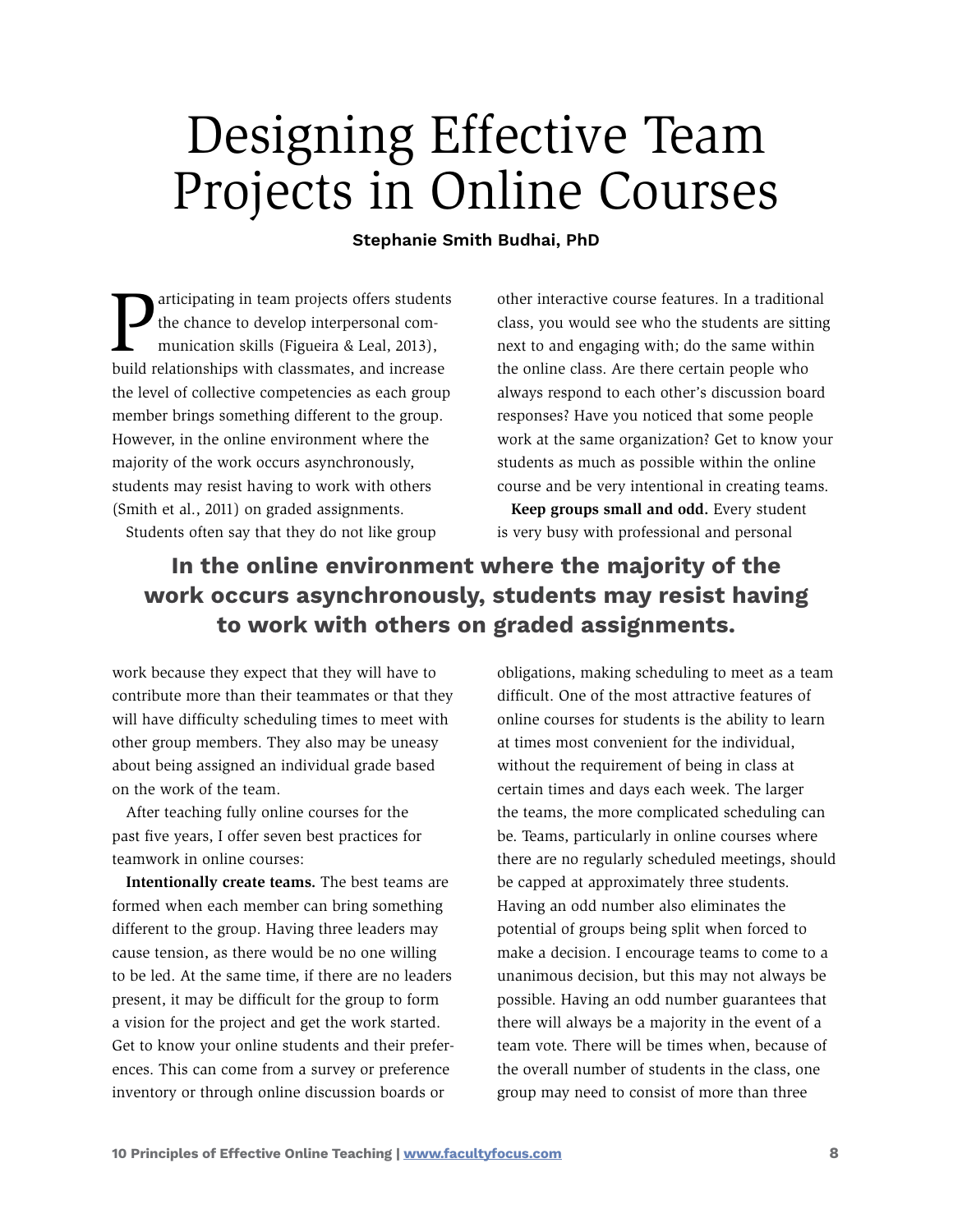students, but in general, a team of three is more manageable and conducive to best practices in online teamwork.

**Set clear expectations for individual contributions.** Most assignments have general directions with a rubric explaining how the final product will be assessed. For team projects, it is imperative to go beyond this and identify individual contributions and expectations for each team member. A jigsaw approach could be employed in which the instructor divides the project into equal parts for each group member, so all members know exactly what they are expected to do. If the instructor wants each team member to contribute something to the entire project, those expectations should be laid out with a framework to help facilitate that dissemination process.

**Create a virtual group space.** All learning management systems (LMS) have tools and applications that serve teamwork well. Instructors should create a private virtual space for each team where they can connect with one another and share ideas. At a minimum, the shared virtual team space should include a discussion board, a file sharing area, and a space for live, real-time sessions or chat. Instructors should provide an overview of each feature of the virtual shared space and make suggestions for how it should be used. While this may seem intuitive for instructors, some students may not know how to best leverage the space or use the individual features. This can lead to underutilization of the shared virtual space and a less efficient process during the team project. Be sure that all students know how to access and use the virtual team space to support the team's work.

**Monitor online group space.** Do not wait for students to email you when issues arise. Make it known that you will be "present" within the virtual space, and consistently offer advice and feedback as the team progresses through the

project. It is important to do this in a manner that is not overly intrusive. You are simply guiding the process and making adjustments as needed if the group requires individualized support. This is also helpful for teams who are not able to transparently navigate the process and communicate their needs. Monitoring of the online group space also builds faculty presence within the online course and presents another opportunity to engage with students virtually.

**Develop a peer feedback system.** The ability to provide and accept constructive feedback is part of being an adult. While this can be difficult and uncomfortable, it is an important part of the team project experience. In online courses especially, develop a template for peer feedback and share it with students prior to the project. The constructs on the template can be based on key interpersonal skills that you are expecting students to exhibit throughout the team project. Peer evaluations benefit students who make contributions (Dingel & Wei, 2014), and can help address students who do not fully participate in the collaborative experience. The knowledge that they will be evaluated by peers can motivate students to work more collaboratively with their team members.

**Assign individual and team grades.** It is important to assign both individual and team grades for the team assignments. Students should be assessed on the individual contributions they made as well as on how well they participate in the team components. Assigning individual grades requires a clear expectation for individual contributions and progress monitoring throughout the project. Assigning individual grades increases individual accountability and can make for a more positive collaborative experience.

Instead of eliminating effective pedagogical techniques present in traditional courses, such as team projects, online instructors must leverage technologies and best practices to include equal learning opportunities for students in online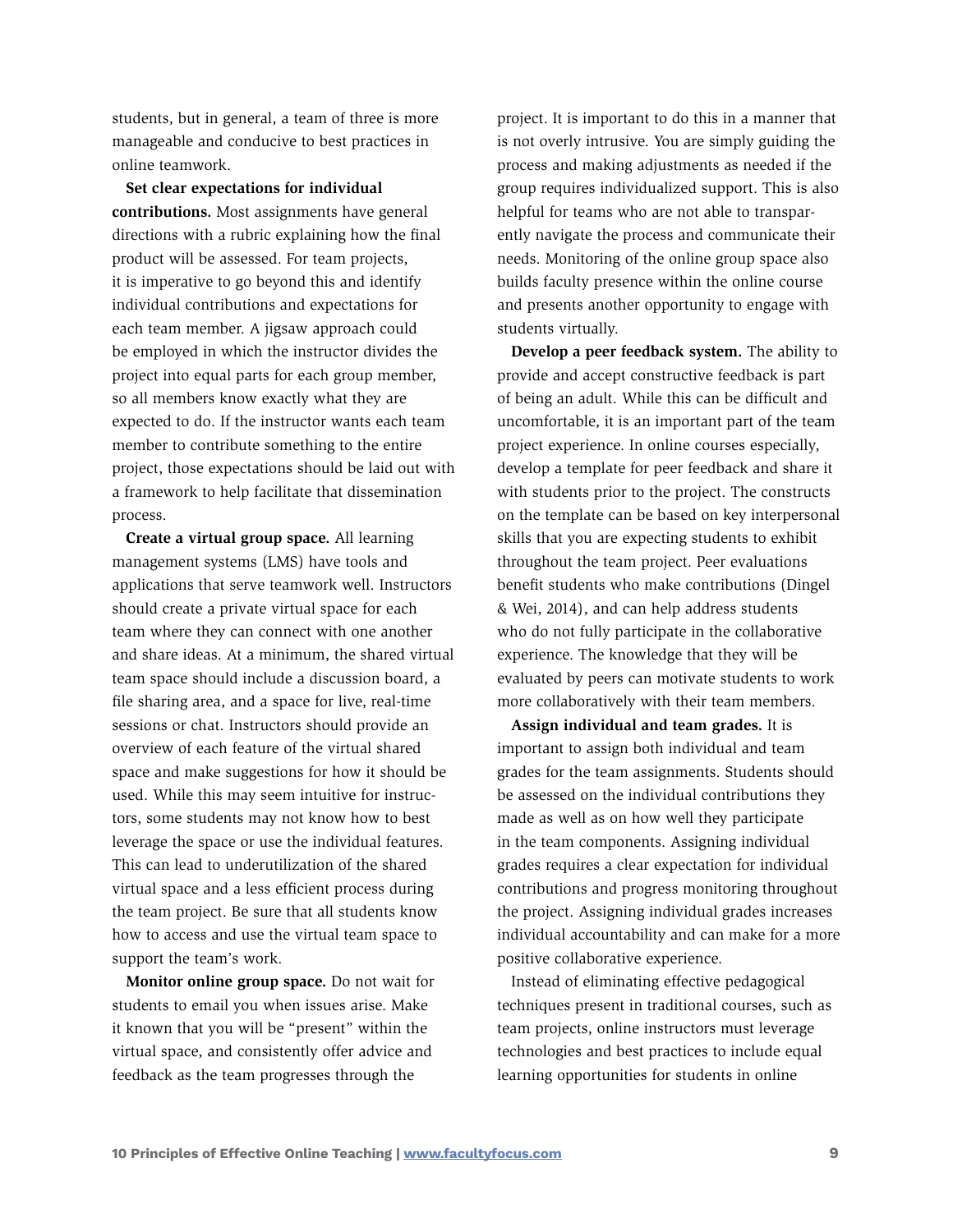<span id="page-9-0"></span>courses.

References

Dingel, M., & Wei, W. (2014). Influences on peer evaluation in a group project: an exploration of leadership, demographics and course performance. Assessment & Evaluation in Higher Education, 39(6), 729-742.

Figueira, A., & Leal, H. (2013). An Online Tool

to Manage and Assess Collaborative Group Work. Proceedings of The International Conference on E-Learning, 112-120.

Smith, G. G., Sorensen, C., Gump, A., Heindel, A. J., Caris, M., & Martinez, C. D. (2011). Overcoming student resistance to group work: Online versus face-to-face. Internet & Higher Education, 14(2), 121-128.

# Ten Online Teaching Tips You May Not Have Heard

### **Noura Badawi, EdD**

t a time when online institutions are<br>in fierce competition for students, an<br>accreditation agencies are taking a critical look at online course quality, it is become in fierce competition for students, and accreditation agencies are taking a critical look at online course quality, it is becoming increasingly important for online instructors to ensure that they are exceeding expectations.

Students are also expecting more from their online courses. And while most of us know the importance of addressing students by name in the discussion board and offering students substantive feedback, there many more things we can do.

In this article, I outline 10 online teaching tips that may be less well-known but can lead to a more positive experience online.

# 1. Communicate Information Using Multiple Channels

If you have important information to convey to students, don't use just one channel of communication, use multiple. For example, instead of simply posting information only in the announcements area, or only in the feedback area, or sending it only via email, include the

information in all three of these places. This will reduce the number of students saying they did not get the memo.

### 2. Sync School Email Account to Phone

Contact your institution's help desk for instructions on how to sync your school email account to your iPhone or Android. Not only will receiving email in multiple places reduce your likelihood of missing messages, it will also allow you to address urgent questions and concerns in a timely fashion. Students are often pleasantly surprised at my response time. However, it is important to set boundaries by letting students know when to expect a reply. For example, you can inform them that you normally respond within a 24-hour period, during regular business hours.

# 3. Text

If you can't reach a student via phone or email, try texting! It's harder to miss or ignore a text message. Also, students will appreciate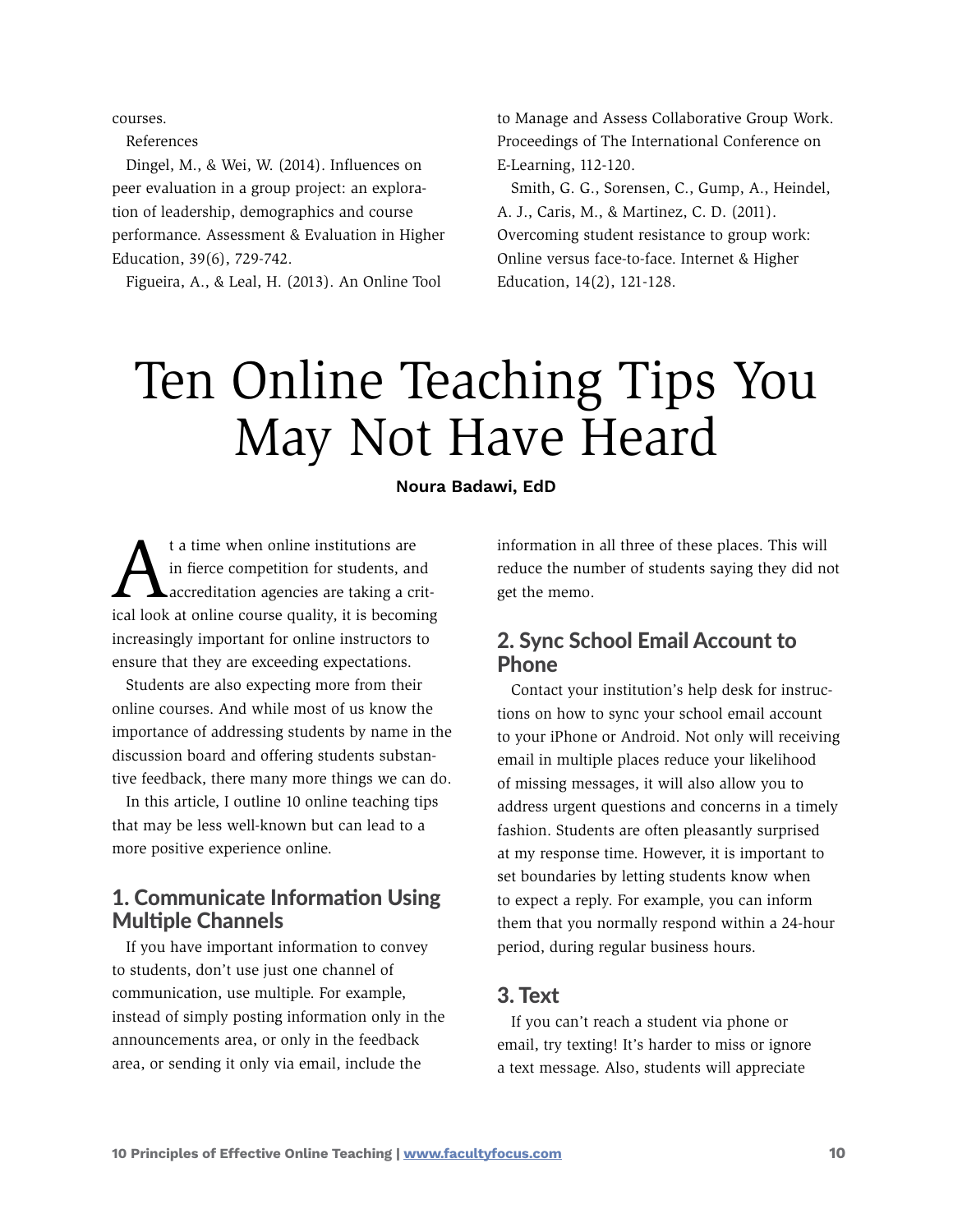the fact that they can text you if they have a quick question. My students have thanked me numerous times for being accessible in this way. This tip comes with a caveat: While students will benefit from being able to text, it is also important to let them know upfront that it can take up to 24 hours for you to reply.

# 4. Create an Instagram account

Utilize social media to motivate and share information with students. Create an Instagram page just for students to include motivational quotes, memes, reminders, tips, etc. You might even include a photo or two of yourself, your kids, or pets! Most students enjoy getting to know their professor as a person.

# 5. Keep a Running List of Resources to Include in Feedback

Compile a list of helpful resources to send to students who are struggling in certain areas. For example, if a student submits a paper that illustrates he or she does not know how to use commas, don't just point out the mistake, but refer to your list of resources and include the appropriate resource in your feedback. A Word document, bookmarks folder, or desktop sticky note are great places to keep these resources handy.

# 6. Use Reflection Questions

Get students thinking more critically about their writing assignments by asking questions, such as:

• In what ways, if any, did writing this paper change your views about the topic?

• What did you find most challenging about writing about this topic?

• What do you still want to know about this topic?

• What did you enjoy most about writing this paper?

• What did you discover about this topic that

surprised you?

# 7. Create a Forum

If your Learning Management System allows, create a forum where students can go to find useful information and ask questions on a subject. For example, if you notice that most of your students struggle with APA, create a forum where they can easily locate resources on the subject and ask related questions.

# 8. Do a Welcome Call/Email

If you have time, call each student at the start of the term to say hello and find out what they hope to get out of the class. Most students will appreciate the time you take to do this. If time doesn't allow, send a private email, addressing each student by name, and asking a direct question to start a brief dialogue.

# 9. Promote the Rubric

Remind students of the grading rubric for the week's main assignment in announcements and email to make sure they know what they will be graded on to eliminate questions like "How long does the paper have to be?"

# 10. Reflect on Your Teaching

On a weekly or bi-weekly basis, ask yourself:

• What can be improved about my individual interactions with students?

• What more can I do to make this subject more engaging and memorable?

• What is lacking in my classroom?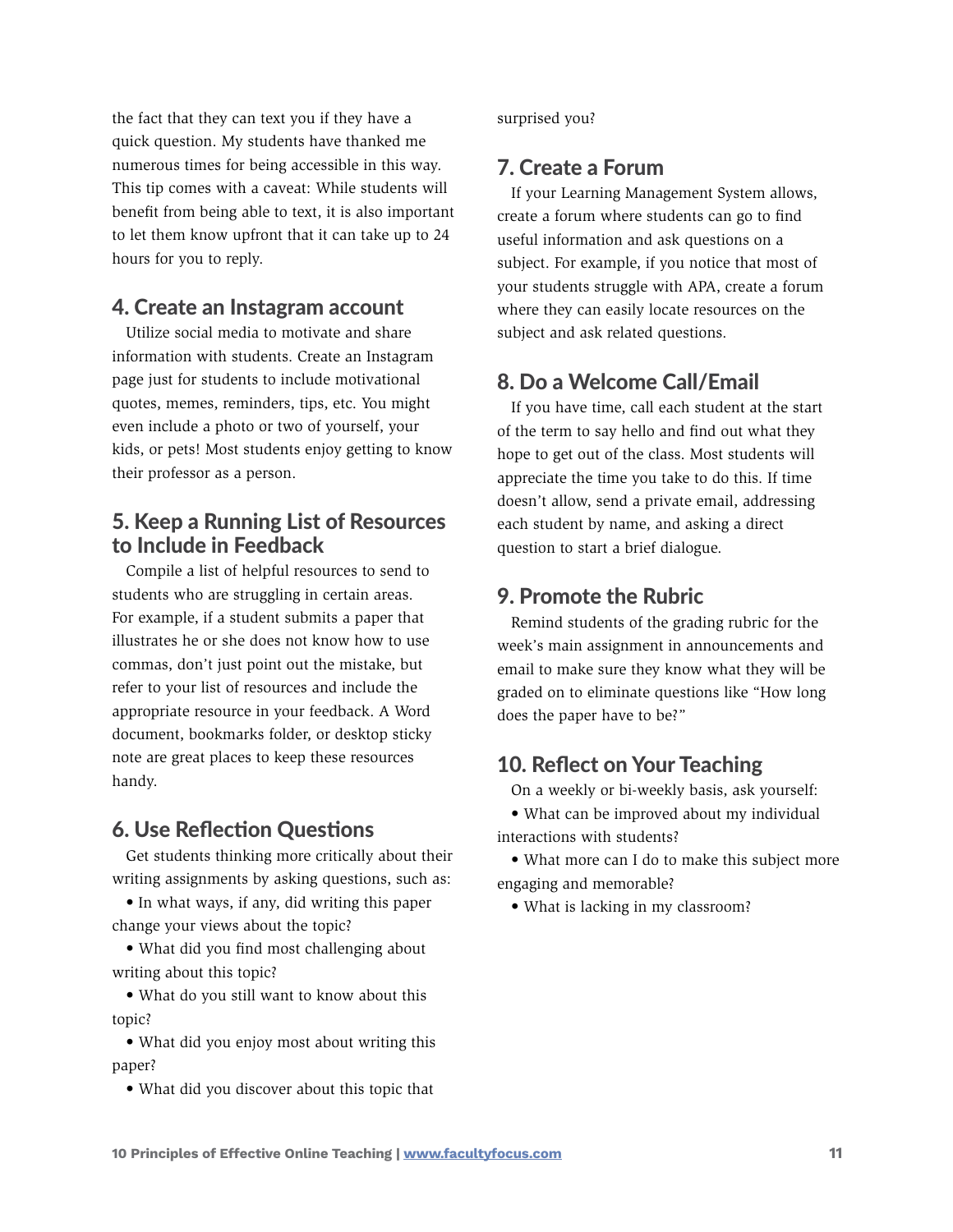# <span id="page-11-0"></span>What We Can Learn from Unsuccessful Online Students

#### **Jennifer Patterson Lorenzetti**

There are many studies that look at how<br>online students differ from those in face<br>to-face classes in terms of performance, online students differ from those in faceto-face classes in terms of performance, satisfaction, engagement, and other factors. It is well-known that online course completion rates tend to be lower than those for traditional classes. But relatively little is known about what the unsuccessful online student has to say about his or her own experience and how they would improve online learning. Yet these insights can be vital for distance educators.

Christy Hawkins is director of continuing and professional education at Thomas Nelson Community College. As part of her

*It is well-known that online course completion rates tend to be lower than those for traditional classes.*

the course to satisfy a requirement but felt the content was boring. Clearly, this type of mismatch of content with interest level could occur with a traditional course as well. Additionally, some students expressed a desire for faculty members with more expertise in the subject area to assist when the students were uncertain of the material.

However, most of the responses surrounded aspects of the online delivery format.

One student knew that she was an auditory

learner and was distressed to discover that the course had no auditory components. Some students disliked the discussion format, reflecting on the poor quality of responses from other

students or feeling that too many responses were required each week. At least one respondent was unhappy with the amount of sharing of personal information required in the online format, which this person would not voluntarily have done in a classroom setting.

Still other issues were specific to the online format and may point out some of the limitations of the way the course is delivered. Hawkins found "some desire for a self-paced course," and she also found a number of technical issues, like lost assignments or difficulty of downloading required software.

### Student issues

Student issues divided down into time management concerns and lack of skills required

dissertation research, she conducted a pilot study of students ranging in age from 20-49 who had withdrawn from an online course. Most of these students had previously attempted multiple online courses, and about half were unsuccessful in all of their previous online attempts. This qualitative study sought student perspectives about their online courses, with results that fell into three main areas: course issues, student issues, and suggested improvements.

### Course issues

Course issues ran the gamut from issues that could appear in any course delivery modality to ones that were unique to the online format. For example, some students mentioned that the course was not engaging, admitting that they took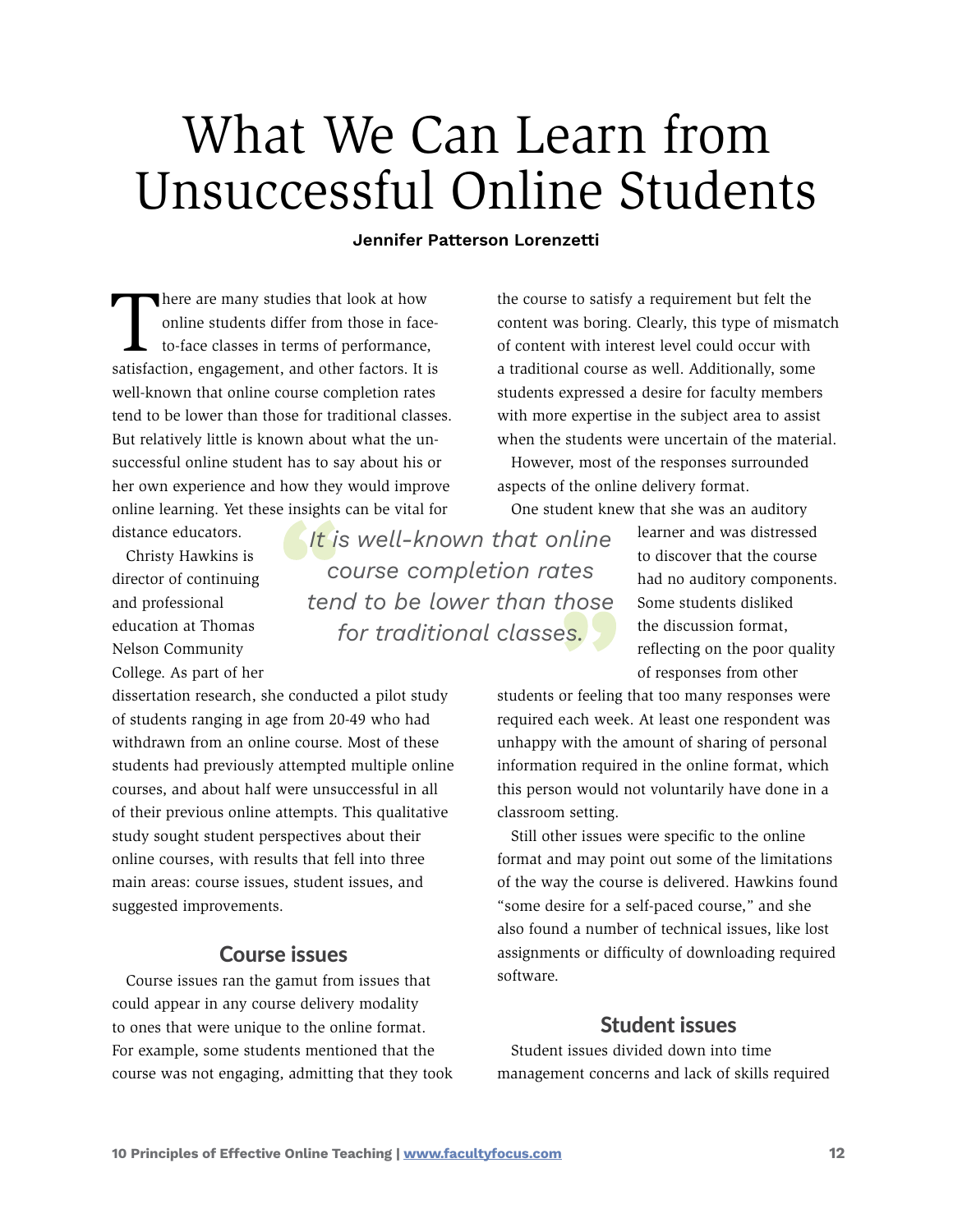to succeed online. Regarding time management, some students reported a "failure to log on and do the work," Hawkins says. This was sometimes due to work and family constraints, and sometimes due to a priority placed on face-to-face courses.

The work and family issue is interesting because sometimes students will opt for an online class because they know they do not have time to commit to face-to-face meeting each week. However, the same issues that make traveling to class inconvenient will certainly make it difficult to give online study the necessary focus.

Interestingly, students also admitted to prioritizing face-to-face classes for a number of reasons. One student said, "I prioritize my brick-and-mortar classes over the online class…because I have to see the teacher's face." At least one student reported prioritizing face-to-face classes in a way that was strategic, and which might arguably have been a good decision for that person. That student reported, "I made a choice to keep my other classes that required less reading and withdrew from the online course so I could take it when I could be successful."

Additionally, some students simply did not have the skills needed to learn in an online setting. Most online classes require a great deal of reading comprehension ability, and some students need more instructor assistance. Here are nine more ways to improve online student retention:

1. "Faculty need to go above and beyond to demonstrate their expertise," Hawkins says. Faculty should use all the tools available to them online to be sure that students are able to be as confident in their instructor online as they would be in the traditional classroom.

2. Avoid making all the assignments reading. An online course that is simply written material placed online can be a boring one, and it can be difficult for students who do not have great reading comprehension skills. Video snippets,

chats with the instructor, and other ways to convey information can break up the tedium. "My teacher took the time to record little videos of his lectures, which really helped to engage me," one student reported.

3. Let students know if supplemental opportunities are available. Some instructors may wish to schedule time for synchronous online chats or face-to-face meetings. Let the students know this at registration time so those who know they need more interaction with the instructor can opt into those sections of the course.

4. "Be understanding when things happen," says Hawkins. Students will have family and work issues crop up and, within the bounds of institutional and course policy, it helps for an instructor to be understanding of these issues and help students work through them.

5. Provide good academic advising to the students. For example, Hawkins suggests students not take the hardest course in their discipline or program as their first online endeavor, so they are not struggling with learning how to study online while they confront challenging material.

6. Counsel students about technology. Hawkins notes that students studying online really need to have a computer at home or at the office that they can access on a daily basis in order to succeed in an online course. Depending on a library computer or the internet will not be sufficient.

7. Encourage or require students to complete an assessment to see if online learning is right for them before enrolling in an online section of the class.

8. Offer special computer lab hours staffed by online instructors who can help students learn to navigate and use the LMS in their online course.

9. Offer special sections of orientation courses (like University 101) for online students.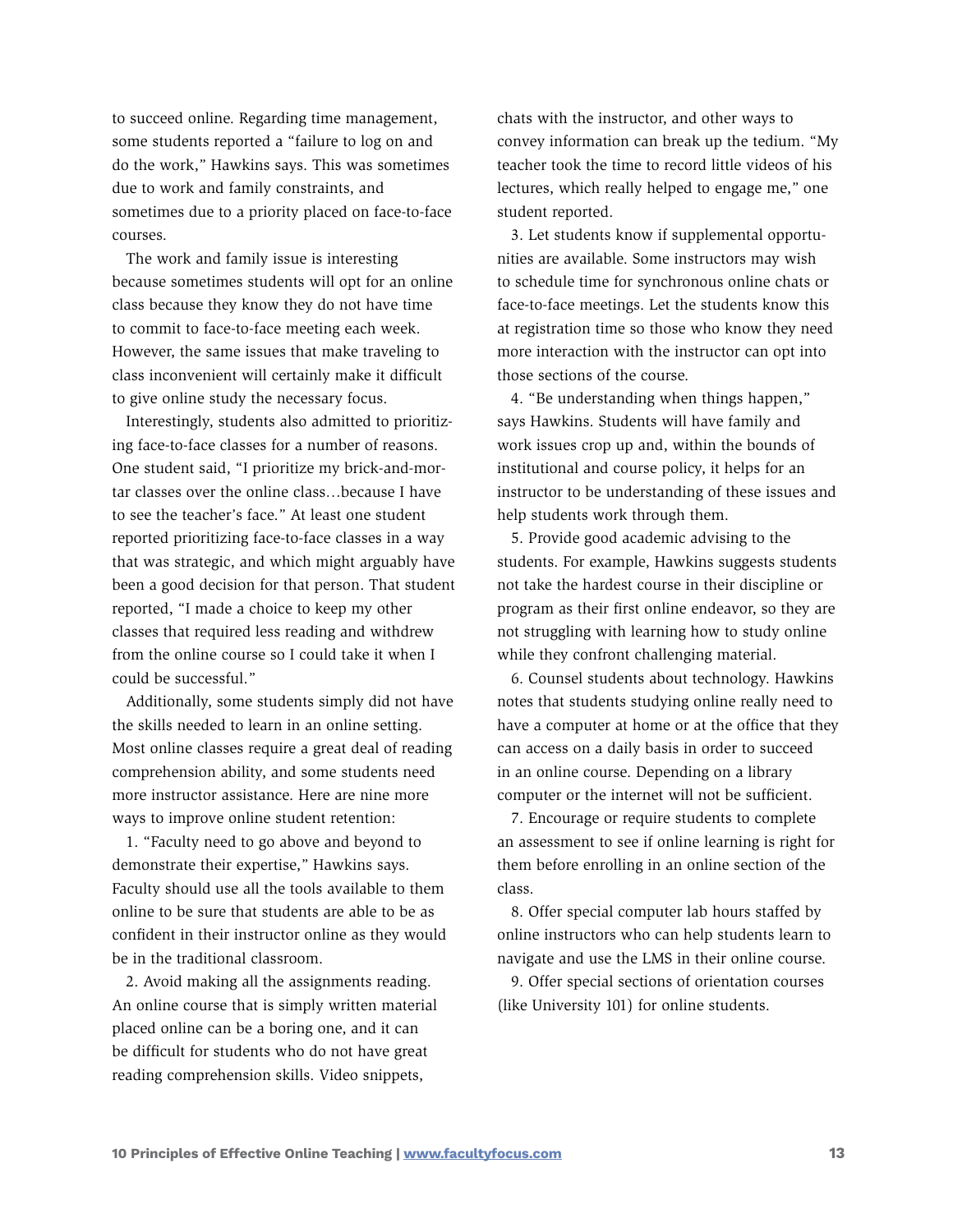# <span id="page-13-0"></span>What Do Students Really Want from Online Instructors?

#### **Brian Udermann, PhD**

Ver the past nine years, I've had the plea-<br>sure of seeing approximately 200 instruc-<br>tors at my institution develop and teach<br>their first online course. I've witnessed instructors sure of seeing approximately 200 instructors at my institution develop and teach their first online course. I've witnessed instructors excited by the opportunity, but I've also observed many who were hesitant or even fearful of teaching online.

The instructors who were hesitant or fearful often would ask: "So, what's the secret to being a great online instructor?" I had the sense they were expecting an extensive or complex answer. Many times they were surprised by my response.



Much has been written about student satisfaction in online courses, and there certainly are a number of factors that can influence a student's experience as an online learner—institution, discipline, level of course, peers, home life, instructor, and so on. The ideas in this article

have come from three sources: my 11 years of online teaching experience, hundreds of discussions with instructors about what has and hasn't worked in their online courses, and the research literature.

#### **1. Easy-to-follow course design and navigation**

Something that can be incredibly frustrating for students is entering their online course for the first time and being confused or not knowing how to get started. Confusion can quickly lead to frustration and a disgruntled and unhappy learner—not a great way to start a class. Learner confusion almost always means more emails and questions for the instructor as well.

Many instructors include a "Welcome—get started here" message in the news or announcements area in the learning management system, making it the first thing students see when they log in to their course for the first time. Students can then be directed to the syllabus, where they'll find additional information on the design and navigation of the course.

Easy navigation (presenting content and course activities in a consistent manner), whether by unit, week, chapter, or module, can foster a comfort level for students and help decrease confusion. Create hyperlinks from the syllabus, announcement page, or the content area within the course to minimize the number of clicks required to access content, to participate in discussion forums, to take quizzes, to upload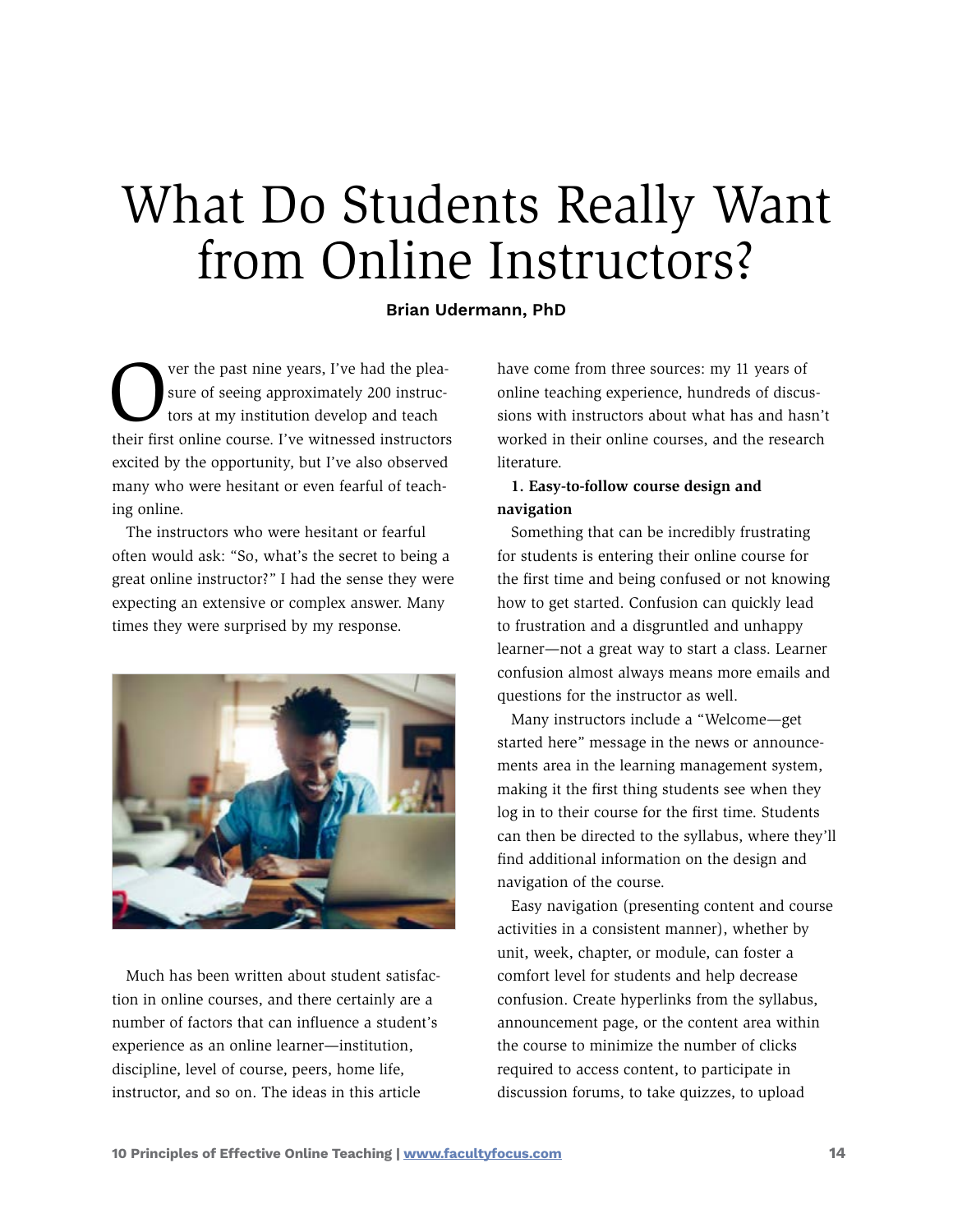papers and assignments, and so on.

#### **2. Clear expectations and directions for activities and assessments**

Providing explicit directions for course activities and assessments, as well as letting students know exactly (or as close as possible) what will be expected of them, is another way to reduce learners' confusion. This ultimately results in a better course experience for both student and instructor. Instead of spending time and energy worrying whether they are completing an assignment the way an instructor wants, students can focus that energy on the assignment itself. To help accomplish this, many online instructors provide their students with rubrics that students can use as a guide to help complete course assignments. The expectations an instructor shares with students could be related to netiquette, academic integrity, the quality of participation in online discussion forums, meeting deadlines, and so on.

I sometimes hear instructors comment about how they feel they shouldn't have to coddle their online learners or spell everything out for them. After all, online learners are supposed to take more responsibility for their learning—right?

Well, research shows that in addition to improving satisfaction levels, giving clear directions and expectations in online courses improves learning and helps keep online learners more engaged with an instructor and other students in the class. What instructor wouldn't want to be known for helping to facilitate that outcome?

### **3. Reasonably quick responses to students' questions**

This point may seem incredibly basic, but I would say it rates high on the list of items that are important to online learners. In the nine years I've served as the director of online education at my institution, I've received more student complaints about this topic than any other: "I contacted my instructor with a question five days ago and

haven't heard back yet."

We all like to receive timely responses when we ask a question, whether it's directed to a colleague, a supervisor, or the cable company. Students are no different! Recently I received an email question from a parent of a student at my institution about the cost of taking a single online course. I responded and copied someone at our cashier's office, who also responded to the parent. These replies occurred within a few hours of receiving the question. The parent's response: "Thanks for the helpful information and done in such an amazingly timely manner!"

I think there is a misconception that online learners expect 24/7 access to their instructors. It has been my experience, and the experience of a vast majority of instructors I talk to, that if an instructor sets clear response expectations (e.g., I will respond to emails within 24 hours if I receive them on a weekday), most students will respect that. An online instructor does not need to be available 24/7 to be successful—and should not be!

#### **4. Instructors who make their presence known**

One-way instructors can make their presence known to students is by regularly communicating with them. This communication might start with an email a week or two prior to the start of the class to introduce themselves and give students information about the course. It could include a video introduction or course orientation. Subsequent emails could include regular course updates and announcements summarizing how class members did on a particular assignment or activity. And most students greatly appreciate receiving reminders about due dates of upcoming assignments.

Students like to know their instructor's perspective on course content. This could be shared in the form of written lecture narratives, podcasts, voice-over PowerPoints, or videos. Online courses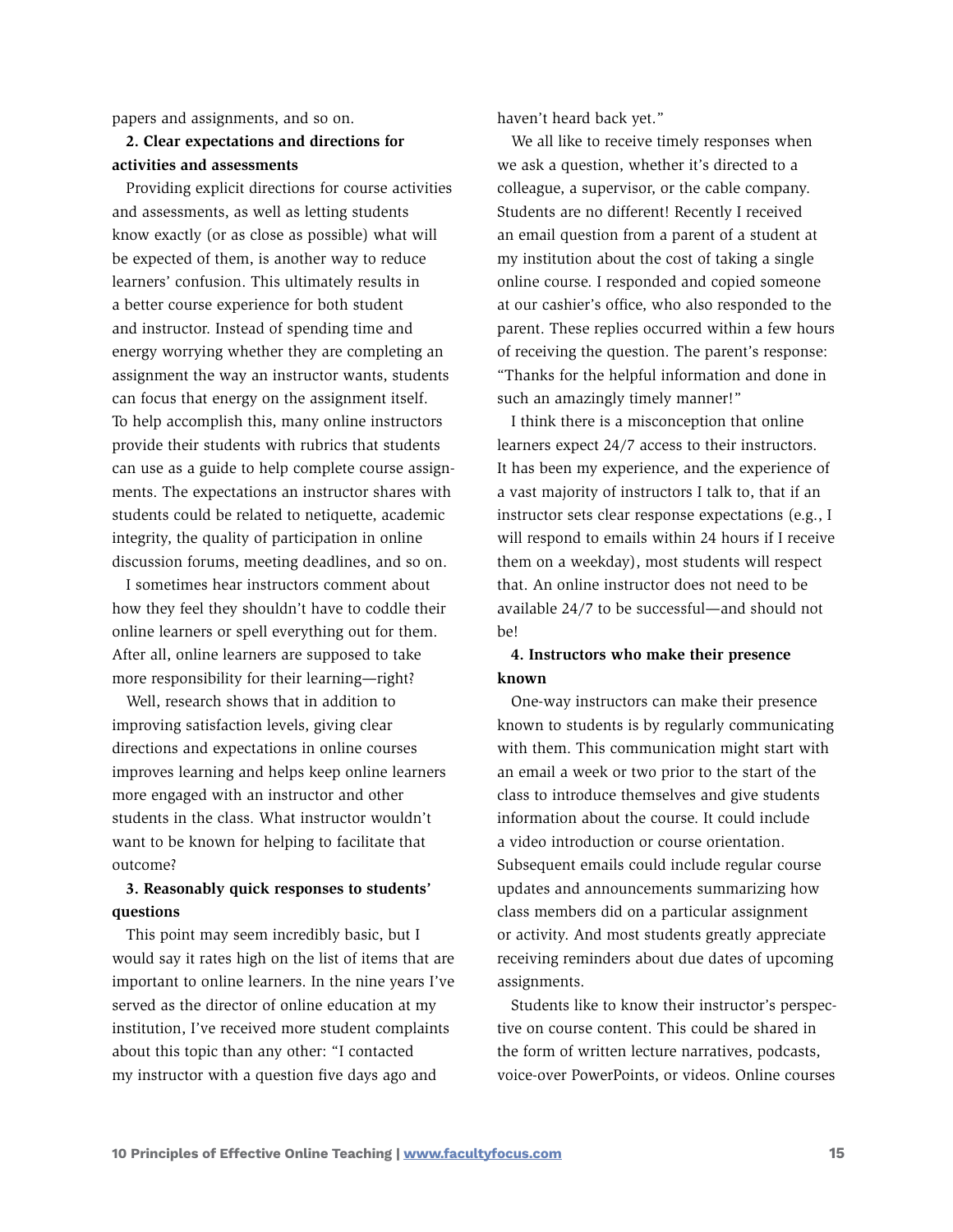<span id="page-15-0"></span>can be text heavy, and I've learned that many students enjoy both hearing and seeing their instructor—even in online courses. Students are pretty savvy, and many realize when instructors simply share publisher-created content rather than offering their own viewpoint on the concepts and principles covered in the class.

Other ways instructors can improve their presence in online courses is to provide prompt and meaningful feedback and to participate in online discussion forums (both could be stand-alone topics of future columns). Presence is important. We survey our online students for feedback, and I have seen comments range from "I assume the instructor got paid for teaching this course, but it felt like I never interacted with him" to "I felt like I interacted more and got to know my professor better in this online course than in my face-to-face courses."

Many research articles and book chapters have been dedicated to student satisfaction in online courses. At a minimum, if instructors set clear expectations and provide detailed directions for activities and assessments, create courses that are well designed and easy to navigate, respond to student questions in a timely manner, and make their presence known, they will likely experience success and satisfaction in their online teaching experiences. This should be reassuring to instructors who are hesitant about venturing into online teaching.

# The Art and Science of Successful Online Discussions

#### **Stephanie Maher Palenque and Meredith DeCosta, PhD**

Faculty use asynchronous discussions to<br>extend and enhance instructional practices<br>in the online classroom. It is widely report-<br>ed that online discussions play an integral role in aculty use asynchronous discussions to extend and enhance instructional practices in the online classroom. It is widely reportfacilitating students' learning, as well as foster-

ing dialogue, critical thinking, and reflective inquiry (Kayler & Weller, 2007; Morris, Finnegan, & Sz-Shyan, 2005). Despite faculty's knowledge that discussion forums can serve as a useful learning

and manage.

*It has been suggested that, if well facilitated, online discussions may allow for more in-depth and thoughtful learning than is possible in a face-to-face setting.*

tool, online discussions are not easy to establish

# The Science of Online Discussions

Our working knowledge regarding distance education suggests that productive discussions are essential to learning in an asynchronous online environment. Online discussions effectively take

> the place of face-to-face classroom discussion. It has even been suggested that, if well facilitated, online discussions may allow for more in-depth and thoughtful learning than is possible in a face-to-face setting

(Hawkes, 2006). Gao, Wang, and Sun (2009) contend that in a productive online discussion,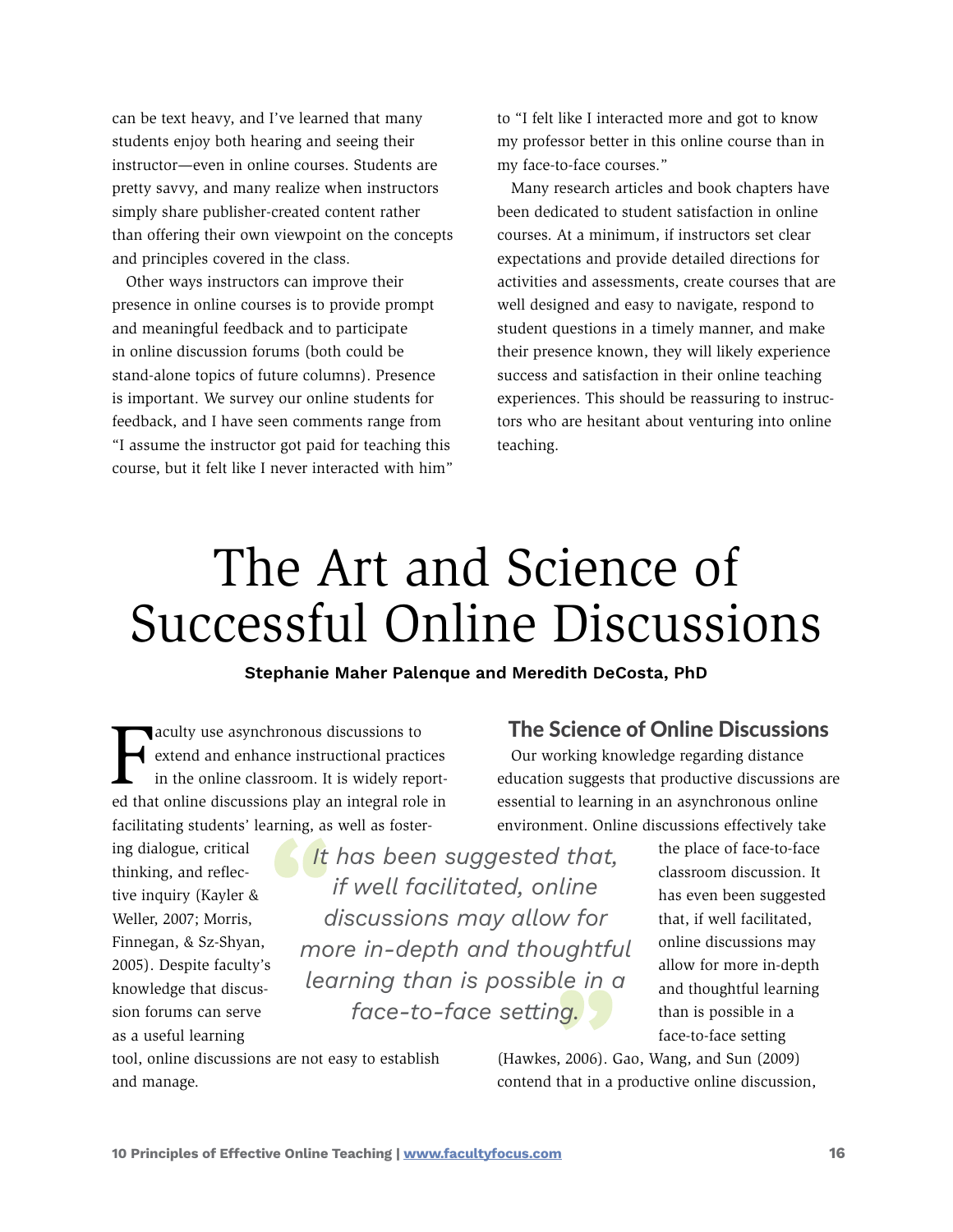it is essential for participants to embrace the following four dispositions:

**1. Discuss to comprehend.** Cognitive efforts such as questioning, interpreting, elaborating, or relating information to prior knowledge should be the focus in any productive discussion. According to cognitive psychologists, students are more likely to understand and retain information when they participate in these cognitive activities (Gao, Zhang, & Franklin, 2013).

**2. Discuss to critique.** Conflicting perspectives of students should be developed and examined in any productive discussion. Knowledge acquisition originates from cognitive conflicts from social interactions. These conflicts not only occur between students but also between an individual's existing knowledge and new information encountered in discussions with other students. The real learning takes place when students re-examine their original positions on an issue and explore new resolutions. (Gao, Zhang, & Franklin, 2013).

**3. Discuss to construct knowledge.** Gao, Zhang, and Franklin (2013) suggest that a productive discussion should offer students ample opportunities for interaction and collaboration with classmates. From a social constructivist perspective, individuals do not learn in isolation. It is only through this interaction that a richer understanding of the topic will take place.

**4. Discuss to share.** Productive learning takes place when students are part of a larger, active community. A community of learners, which represents the ideal discussion forum environment, is one in which students embrace a sense of belonging, support each other, develop shared values, and enjoy their shared identity (Gao, Zhang, & Franklin, 2013).

### The Art of Online Discussions

Along with science comes its partner: art. People who aren't familiar with online teaching

and learning will often ask, "Is it possible to mirror intellectual conversations held with students in a ground classroom in the online environment?" and "Can we engage in the subtleties of face-to-face dialogue in the online classroom?" Our answer is, "Yes." Although students in the online classroom are separated by time and space, thoughtfully formulated discussions can close this gap. The following represent strategies to transform you into an online discussion forum artist:

**1. Touch all students in the forum.** In most conversations, we acknowledge all participants, even those who are not speaking, by making eye contact, nodding, and responding as needed. The same applies to an online discussion. All students contribute in some way to the forum during a course; it is the teacher's responsibility to acknowledge their efforts. Recognition can include a congratulatory post, a note of thanks, or a question or scenario designed to further thinking.

**2. Know what each student needs.** What students say (and do not say) in the forum communicates their comfort level in the course. A student who actively participates in the forums may need the instructor to elevate thinking by artfully challenging perceptions and impressions. A student who expresses confusion about the content in the forums may benefit from a Classroom Assessment Technique (Angelo & Cross, 1993) to help the instructor gauge the point of confusion and reveal gaps in the student's current knowledge.

**3. Be mindful of possibilities.** Postings are not one size fits all. As online instructors, we risk hindering progress when we only award credit for posts that are lengthy, particularly at the undergraduate level. We always try not to penalize students who opt to take a brief turn in the conversation as long as the post is substantive, of merit, and adds to the discussion.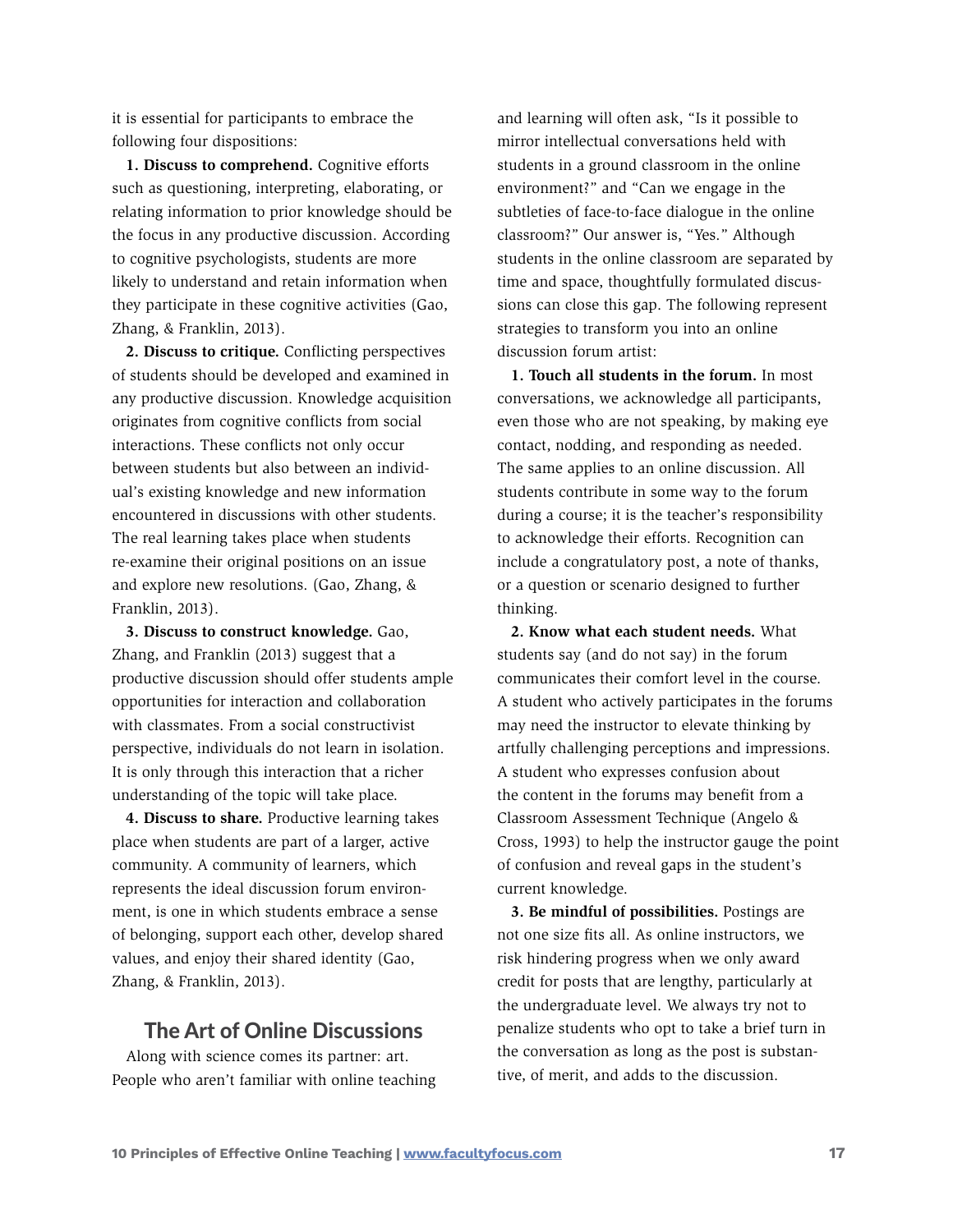<span id="page-17-0"></span>**4. Know when to lead and when to be led.** 

There are times we want to guide the discussion and times when we should allow students to carry the weight. One common mistake instructors make in the online classroom is to attempt to drive every conversation. Occasionally students may need to take charge in order to learn the material.

Science and art are natural partners – both are a means of investigation of the world around us. When instructors make a concerted effort to balance both the science and art of facilitating a productive, enriching online discussion among a community of learners, the rewards are abundant.

References:

Angelo, T. A., & Cross, K. P. (1993). Classroom assessment techniques: A handbook for college teachers. San Francisco, CA: Jossey-Bass.

Gao, F., Zhang, T., & Franklin, T. (2013). Designing asynchronous online discussion environments: Recent progress and possible future directions. British Journal of Educational Technology, 44(3), 469-483.

Hawkes, M. (2006). Linguistic discourse variables as indicators of reflective online interaction. American Journal of Distance Education, 20(4), 231-244.

Kayler, M. & Weller, K. (2007). Pedagogy, self-assessment, and online discussion groups. Journal of Educational Technology & Society, 10(1), 136–147.

Morris, K.V., Finnegan, C. & Sz-Shyan, W. (2005). Tracking student behavior, persistence, and achievement in online courses. Internet and Higher Education, 8(3), 221–231.

# Using Bridge Questions to Teach Technical Content Online

#### **Stefan A. Perun, PhD, and Edward A. Liva**

ourses with a great deal of technical content for application in practice such as law, business, or STEM courses are oftentimes designed in what amounts to an information delivery method. The professor provides the necessary information for students to memorize and repeat back in the course assessments.

Indeed, the online environment makes disseminating recorded lectures and written material fast and convenient, and students readily expect to be tested on the materials provided. Even in course designs with synchronous components, professors may lecture or answer questions, yet seldom observe how students are synthesizing or interacting with the course material. Moreover, delivering large amounts of content and assessing students' recall of that content misses a central piece of a student-centered pedagogy, namely ensuring that students achieve a deep understanding of the content.

One way to augment online course designs that would help students practice applying technical knowledge is using bridge questions. Bridge questions require students to solve a practical problem or case by applying the content of the course to a real-world problem. The questions bridge the gap between the course's technical content and situations where the content can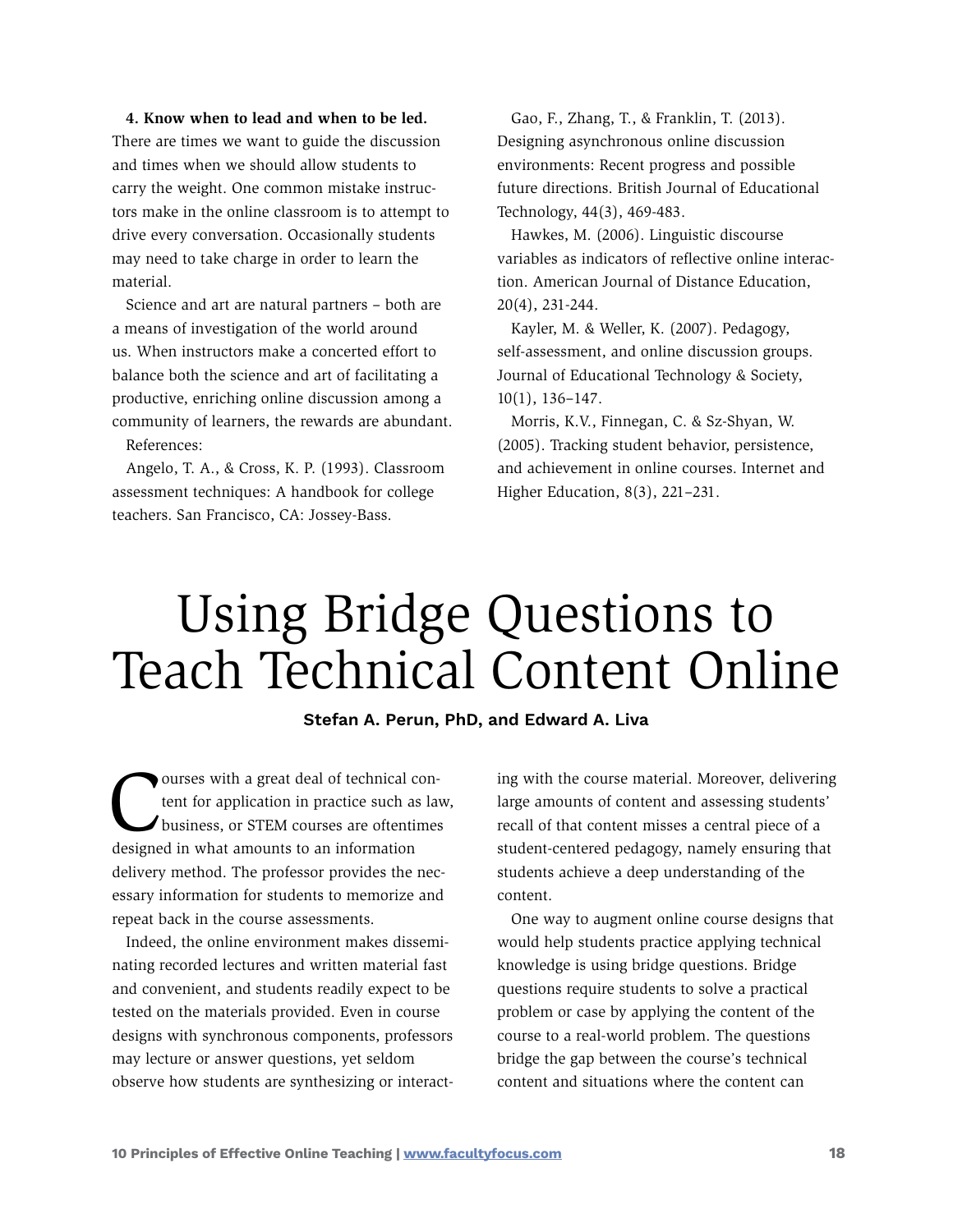be applied. There are many ways to use bridge questions in online course designs, but here are two basic approaches.

First, in courses with a synchronous component, students could be given bridge questions at the outset of a module or week that they know will be the basis of the synchronous

dent-one-answer approach. However, students would likely be more engaged and learn much more if the professor structured the requirement as a collaborative activity with everyone working on the bridge questions together. In larger classes, the professor might consider breaking the class into smaller groups. In either case, the goal is

# **The bridge questions should be designed to facilitate students' application of the technical content to a practical situation.**

session or office hours discussion. In order to participate in "class" that week, students would have to find the answers to the questions and/or the tools to solve the problem(s) presented in the reading and/or required videos.

This approach engages students in the readings and/or videos in an active way. That is, instead of passively consuming the content, taking notes, and trying to remember everything, students are actively on the lookout for answers to their problems. It also allows professors to structure the synchronous sessions around solving problems that all the students are working on; professors would just raise the bridge questions to start class and ask students for their answers and explanations of how they arrived at their answers using the course material. Other variations might include small group work sessions before class or in class. In any variation, the professor will be able to readily identify misunderstandings students have about the material and/or its application and intervene to help students.

Second, in courses with a mostly asynchronous design, the same concept applies but the bridge questions would be answered as an asynchronous requirement (e.g., discussion board, Yellowdig, Office 365 collaboration, etc.). Using an asynchronous design, the discussion responses could be structured in the more traditional one-stu-

to have students collaborate on the responses to the bridge questions, and the professor would keep the discussion focused on answering the questions/solving the problems, identifying misunderstandings, and guiding students to a more expert application of the material.

In either approach, the bridge questions should be designed to facilitate students' application of the technical content to a practical situation. In this way, students will both master the intricacies of the content and learn the nuances of the rules by applying them to relevant fact patterns. Depending on the subject matter of the course, the model answers can be structured as recorded explanations from the professor, synchronous discussions in a class session, printed narratives, formulas, or diagrams. In all cases, the objective is to reinforce comprehension through experience and application.

A final note on using bridge questions; the students' independent and collaborative work on them should be graded, otherwise they may wait until others solve the problems for them. In courses with synchronous components, this can be accomplished as a participation grade. In asynchronous designs, graded participation should be clearly defined activities that hold students accountable for engaging the bridge questions in meaningful ways.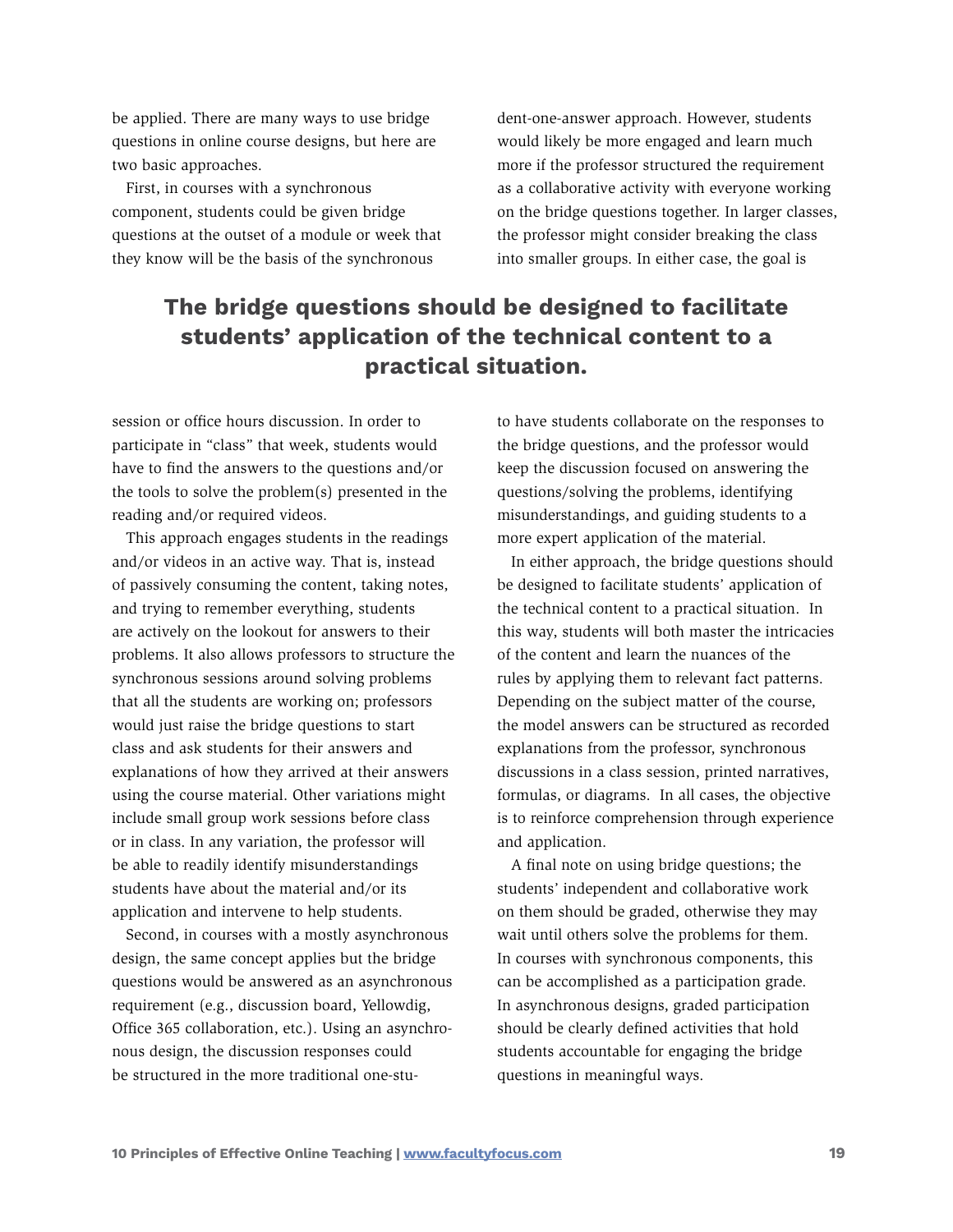# <span id="page-19-0"></span>A Mini Guide for Fixing Anything That Can Go Wrong in the Online Classroom

**Errol Craig Sull**

The own ice it is when we teach an online<br>course from beginning to end, with no<br>errors, no problems, and no emergencially course from beginning to end, with no errors, no problems, and no emergencies! Ah, but this is the stuff of fiction, for in reality each online instructor will encounter difficulties in his or her course. How each is handled can determine a good or poor outcome.

What follows are the top five suggestions for handling all possible problems, followed by the three most common genres of problems, and how to respond to the most common three in each category:

# The five most important approaches to fixing problems

**1. Don't panic.** Cools heads need to prevail with any online teaching crisis—your world will not end. Using a computer introduces more opportunities for mishaps and problems. Thousands of online instructors have come before you, and each has encountered his or her share of mistakes. Keep this in mind, and it will place any online teaching problems you encounter in a better perspective. Work methodically and smartly to overcome the situation—it will happen, and you'll gain valuable experience for future classes.

**2. Have a Plan B folder ready.** While we cannot anticipate all problems we'll encounter while teaching our online classes, there are many possible scenarios we can list. These come from personal experience, colleagues, and professional development activities. As you come across these problems, develop a list of what you would do in case each happened to you. Include any contact information needed for each scenario. Having a Plan B prepared can help minimize initial distress.

**3. Communicate about the problem.** It's admirable to want to go it alone in correcting any unexpected problem, but since the problem usually affects others as well, you should let them know about it. Also, you just may not have the skills or ability to right the situation on your own. Keep a complete list of email addresses, phone numbers; and Twitter, instant messaging, and Facebook contact information handy. Be sure to contact your students.

**4. Know how to repair any resulting damage.**  Take immediate steps to do any necessary damage control. This can include allowing extra time for submission of assignments, waiving of late submission penalties, reworking and/or adding assignments, and calling students. And be sure to add the steps you took to your Plan B folder: the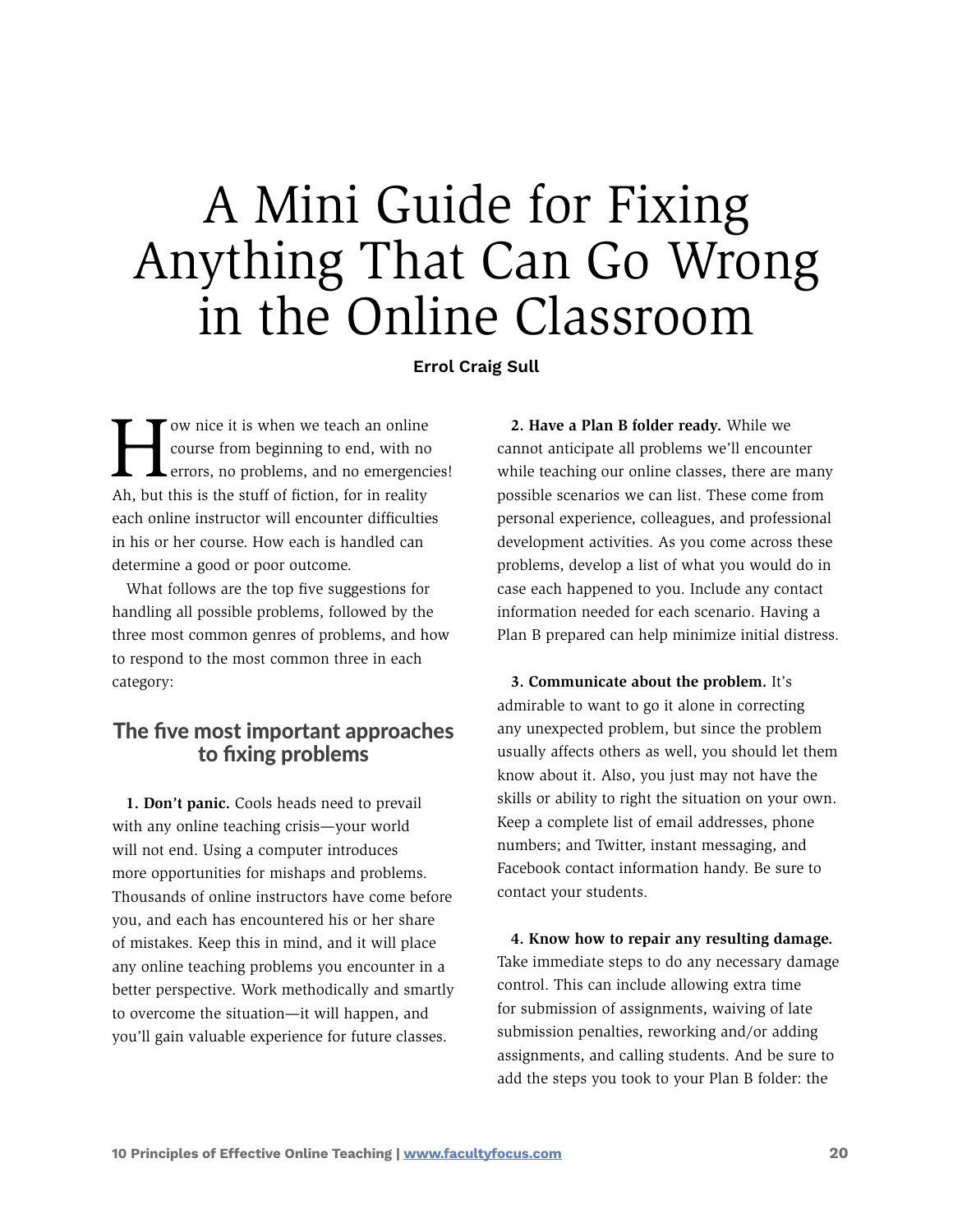problem may not happen again, but if it does it's nice to have all the steps you took in print, so the situation can be handled smoothly.

**5. Don't let it get you down.** The thoughts of negative evaluations, extra time needed to correct the problem, and a less-than-satisfying teaching experience are possible post-incident outcomes. But don't let these linger. They will wear on your ability to teach. Understand some things are out of your control. Also, if you have an overall stellar teaching record it becomes a wonderful insurance policy.

The three areas of problems in online courses and how to resolve the three most common problems in each:

### Your course

• **Course or school website down.** This happens at any school that offers online courses. The reasons are many, and the website can be down for a short time or a day or more. Have student phone numbers (and other contact information) available to give them an update on the situation and provide reassurance. When the website comes back, post a general announcement to the class about any changes that might have to be made as a result of the problem (Remember that you might not be able to reach all students when the site is down).

• **Loss of Internet.** The same approaches apply here as when a school or course website is down with one exception: loss of Internet connectivity is usually localized to the online instructor, so an immediate call to the supervisor might be necessary (depending on how long the Internet will be down) to explain the problem.

• **Links and/or software not working.** Even a thorough run-through of everything prior to the beginning of the course does not guarantee that all links and software will remain error-free throughout the course. Have all contacts to

the school's IT department handy, and when something is not working, immediately contact the department. Also, let your supervisor know and post a general announcement to the class (and make any necessary adjustments to the course).

### Your students

• **Controlling and/or angry students.** These students can disrupt an otherwise harmonious online class and must be addressed immediately. Begin with individual emails (and, when applicable, general postings in class reminding of course decorum). When these don't yield the desired results, call the disruptive student.



Whether you communicate via text or voice, always be positive, upbeat, and polite. Be sure to let the student know you value his or her presence, and your primary goal is a great learning experience for the student. And when such a situation still cannot be resolved, or it is resolved but you deem it necessary, let your supervisor know.

• **Hesitant and/or shy students.** There are many possible reasons for students to hang back and not participate in discussions or to give a minimal effort. Positive encouragement is the key to drawing these students out. One of the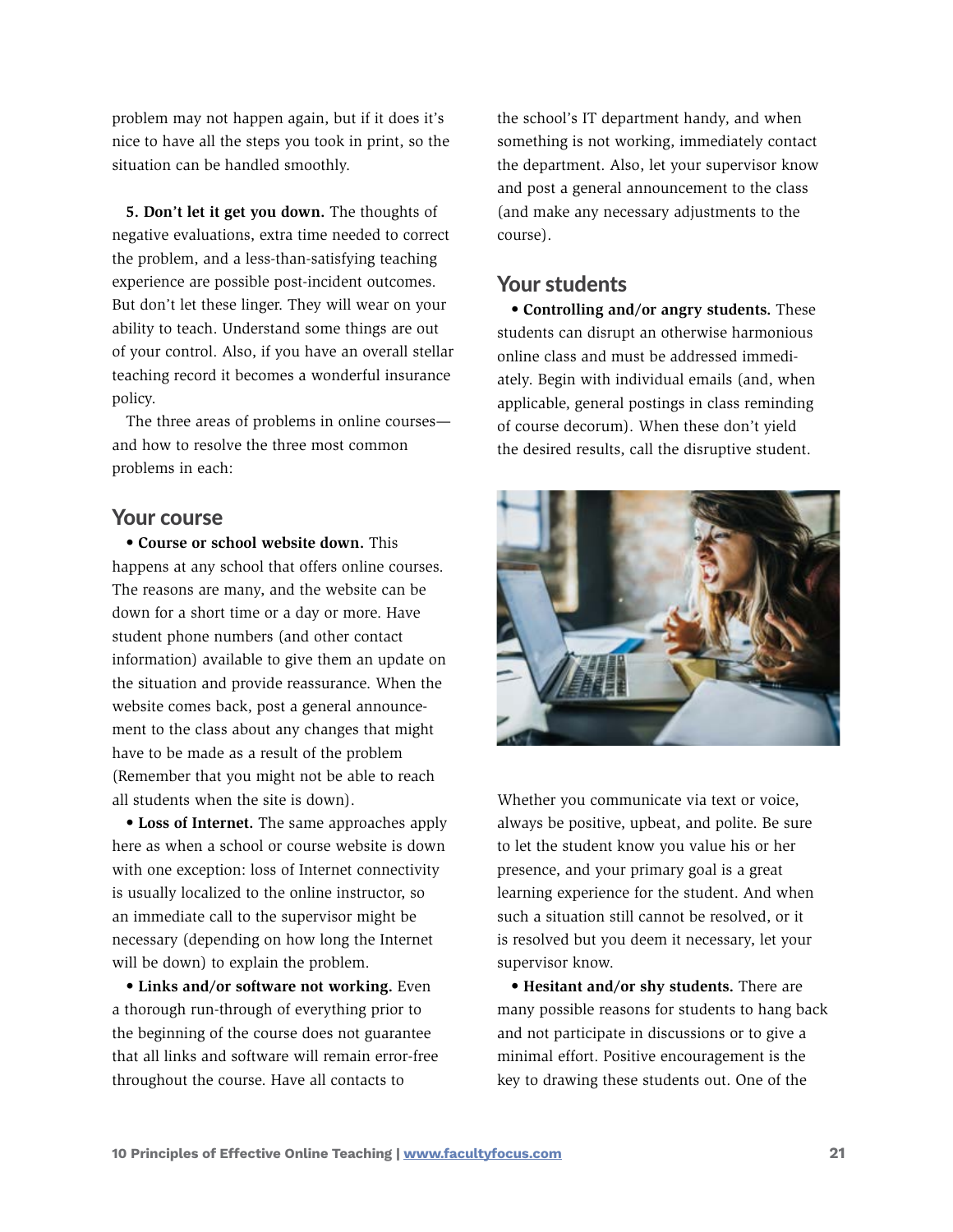best ways is to acknowledge and congratulate the student on something positive the student posted in a discussion or wrote on an assignment. An email or a phone call can reveal some personal situation in the student's life that is affecting his

sure to let your supervisor know so arrangements can be made. Sometimes, you may need a few days away from the course—let your supervisor know—and perhaps you can maintain the course on autopilot for this time. Should you tell your

# **In the online environment where the majority of the work occurs asynchronously, students may resist having to work with others on graded assignments.**

or her involvement. Assure the student that you will work with him or her in getting through the course.

**• Students who are absent or who don't submit assignments on time.** The two major reasons for these occurrences are students who don't care much for the course or school and students who have personal situations that affect their ability to meet deadlines. While you can't change every student's behavior, individualized emails—and especially phone calls—can go a long way toward resolving the absences/tardiness. Also, keep an upbeat, interested, and enthusiastic tone in the course. It helps make students feel more at ease.

# Your personal life

• **Major negative life events.** Deaths, illnesses, relationship problems, loss of full-time employment are just a few examples of the negative situations that can distract us from our online teaching duties. Of course, the show must go on. If you cannot work through the problem be students about the event? It's up to you to decide how much to reveal, but often it's enough to say, "a personal situation that must be addressed" is fine.

• **New responsibilities.** A new child, added work duties, and additional school studies can impact one's time, and if not managed properly these can disrupt your online teaching. To minimize the disruption, be sure to use solid time management and organizational techniques. Also, see if there is anything in your life that can temporarily be put on hold to allow for a bit more time.

• **Travel.** When traveling, be sure you will have the connectivity and the time needed to teach the course. Make sure your laptop, tablet, or other device is in top form before travel, and let the students know how your trip might change your schedule.

REMEMBER: Pencil points break, copiers go down, cars get flat tires, and food spoils—it's how we react to such situations that helps determine a smooth or bumpy day in our lives.